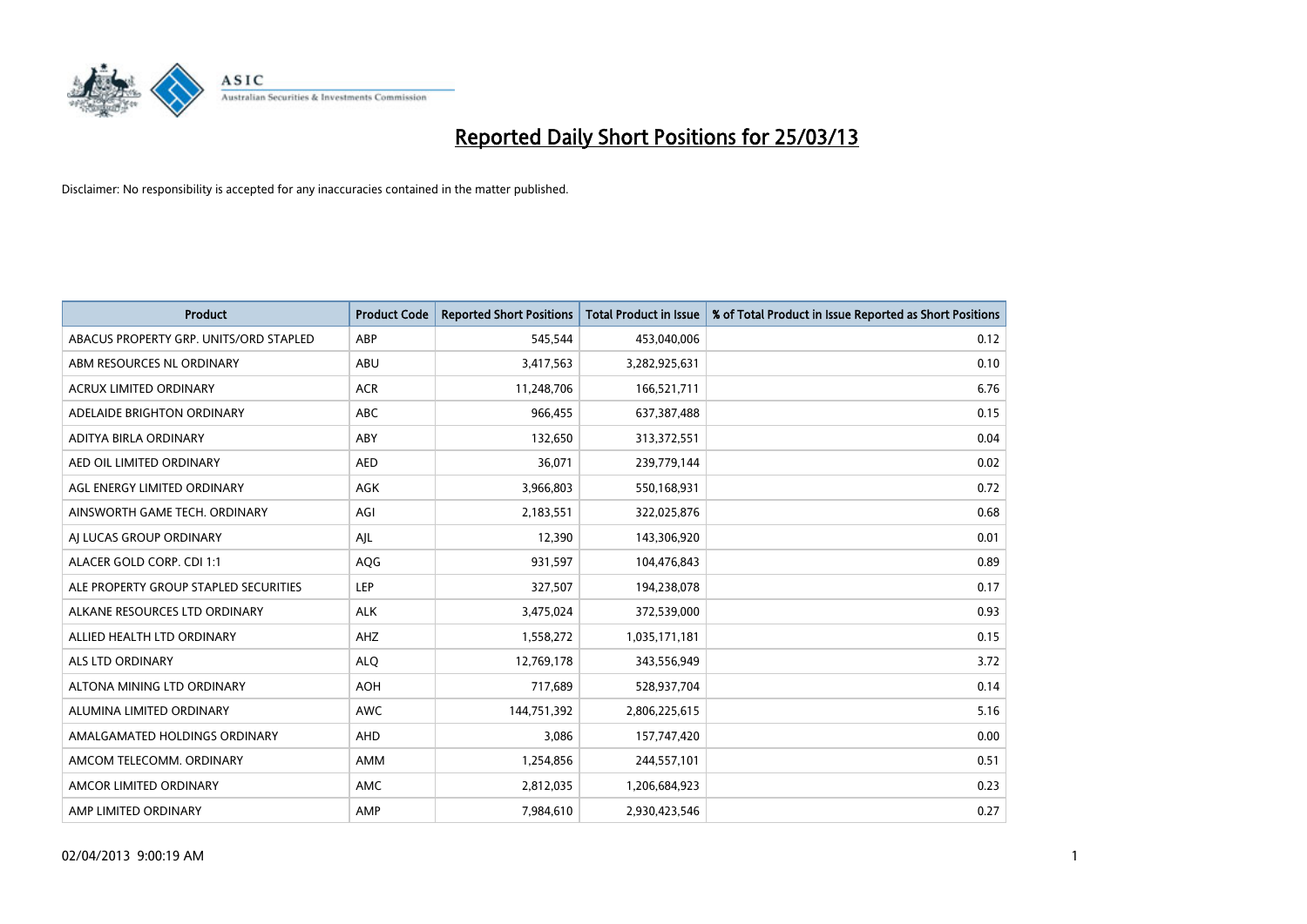

| <b>Product</b>                            | <b>Product Code</b> | <b>Reported Short Positions</b> | <b>Total Product in Issue</b> | % of Total Product in Issue Reported as Short Positions |
|-------------------------------------------|---------------------|---------------------------------|-------------------------------|---------------------------------------------------------|
| AMPELLA MINING ORDINARY                   | <b>AMX</b>          | 4,808,922                       | 248,000,493                   | 1.94                                                    |
| ANSELL LIMITED ORDINARY                   | <b>ANN</b>          | 8,092,352                       | 130,768,652                   | 6.19                                                    |
| ANTARES ENERGY LTD ORDINARY               | AZZ                 | 441,430                         | 257,000,000                   | 0.17                                                    |
| ANZ BANKING GRP LTD ORDINARY              | ANZ                 | 2,767,093                       | 2,743,726,184                 | 0.10                                                    |
| APA GROUP STAPLED SECURITIES              | APA                 | 6,218,618                       | 835,750,807                   | 0.74                                                    |
| APN NEWS & MEDIA ORDINARY                 | <b>APN</b>          | 14,436,518                      | 661,526,586                   | 2.18                                                    |
| AQUARIUS PLATINUM. ORDINARY               | <b>AOP</b>          | 10,613,250                      | 486,851,336                   | 2.18                                                    |
| AQUILA RESOURCES ORDINARY                 | <b>AQA</b>          | 11,432,750                      | 411,804,442                   | 2.78                                                    |
| ARAFURA RESOURCE LTD ORDINARY             | <b>ARU</b>          | 381,677                         | 441,270,644                   | 0.09                                                    |
| ARB CORPORATION ORDINARY                  | <b>ARP</b>          | 192,458                         | 72,481,302                    | 0.27                                                    |
| ARDENT LEISURE GROUP STAPLED SECURITIES   | AAD                 | 3,612,665                       | 397,774,513                   | 0.91                                                    |
| ARISTOCRAT LEISURE ORDINARY               | ALL                 | 7,597,182                       | 551,418,047                   | 1.38                                                    |
| ARRIUM LTD ORDINARY                       | ARI                 | 7,113,348                       | 1,351,527,328                 | 0.53                                                    |
| <b>ASCIANO LIMITED ORDINARY</b>           | <b>AIO</b>          | 11,776,953                      | 975,385,664                   | 1.21                                                    |
| ASG GROUP LIMITED ORDINARY                | <b>ASZ</b>          | 1,641,051                       | 206,720,839                   | 0.79                                                    |
| ASIAN AMER MEDICAL ORDINARY               | AJJ                 | 13,905                          | 188,453,754                   | 0.01                                                    |
| ASPEN GROUP ORD/UNITS STAPLED             | APZ                 | 495,533                         | 1,192,665,422                 | 0.04                                                    |
| ASPIRE MINING LTD ORDINARY                | <b>AKM</b>          | 40,949                          | 655,594,556                   | 0.01                                                    |
| ASTRO JAP PROP GROUP STAPLED US PROHIBIT. | AIA                 | 80,314                          | 67,211,752                    | 0.12                                                    |
| ASX LIMITED ORDINARY                      | ASX                 | 2,878,781                       | 175,136,729                   | 1.64                                                    |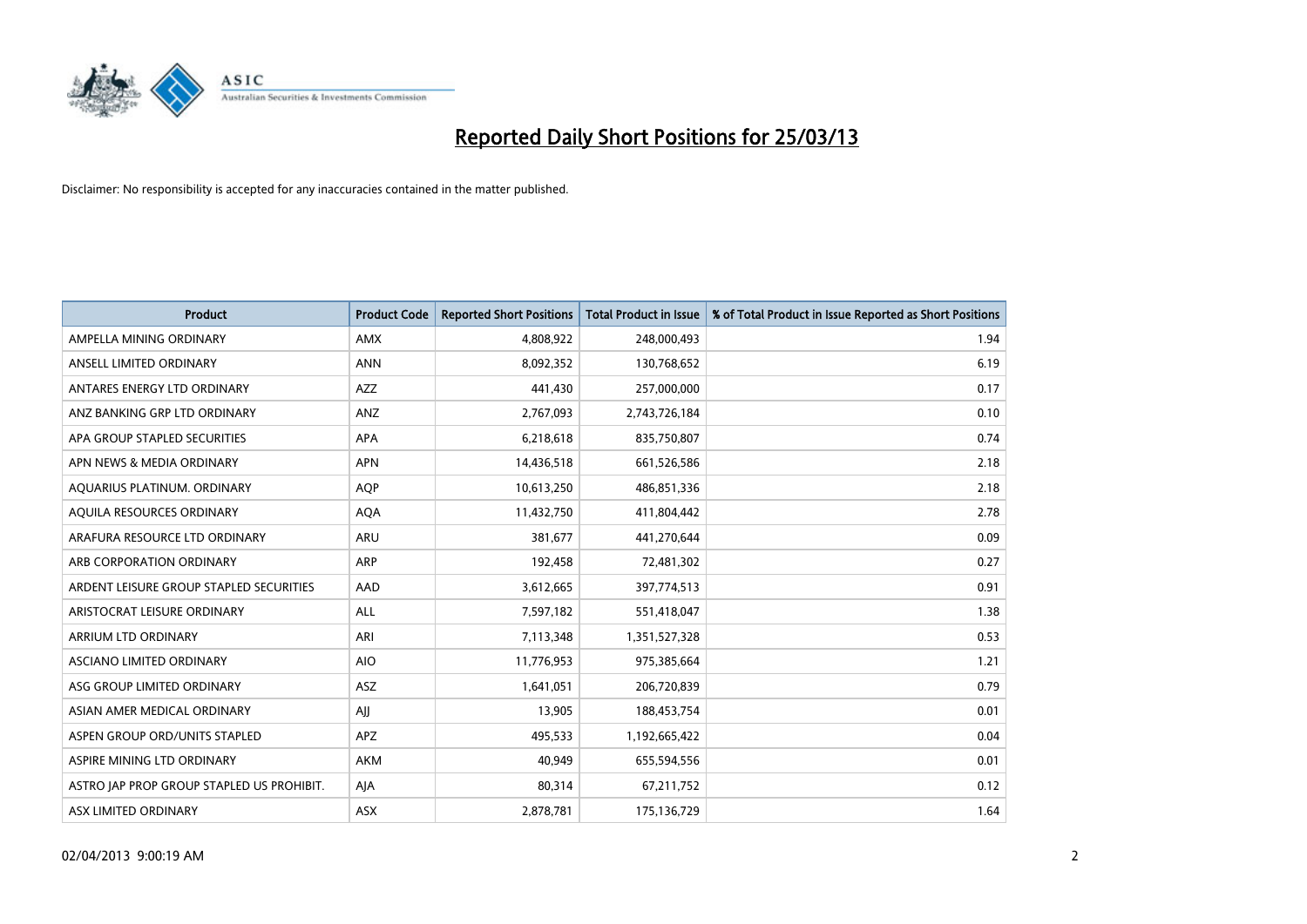

| <b>Product</b>                       | <b>Product Code</b> | <b>Reported Short Positions</b> | <b>Total Product in Issue</b> | % of Total Product in Issue Reported as Short Positions |
|--------------------------------------|---------------------|---------------------------------|-------------------------------|---------------------------------------------------------|
| ATLAS IRON LIMITED ORDINARY          | AGO                 | 27,089,245                      | 909,718,409                   | 2.98                                                    |
| AURIZON HOLDINGS LTD ORDINARY        | AZJ                 | 8,245,126                       | 2,137,284,503                 | 0.39                                                    |
| AURORA OIL & GAS ORDINARY            | <b>AUT</b>          | 5,469,217                       | 447,885,778                   | 1.22                                                    |
| AUSDRILL LIMITED ORDINARY            | <b>ASL</b>          | 5,166,447                       | 309,451,963                   | 1.67                                                    |
| AUSENCO LIMITED ORDINARY             | AAX                 | 1,308,667                       | 123,527,574                   | 1.06                                                    |
| <b>AUSTAL LIMITED ORDINARY</b>       | ASB                 | 673,916                         | 346,007,639                   | 0.19                                                    |
| AUSTBROKERS HOLDINGS ORDINARY        | <b>AUB</b>          | 3,660                           | 57,568,703                    | 0.01                                                    |
| AUSTIN ENGINEERING ORDINARY          | ANG                 | 489,497                         | 73,164,403                    | 0.67                                                    |
| AUSTRALAND PROPERTY STAPLED SECURITY | <b>ALZ</b>          | 171,014                         | 578,324,670                   | 0.03                                                    |
| AUSTRALIAN AGRICULT, ORDINARY        | AAC                 | 1,140,872                       | 312,905,085                   | 0.36                                                    |
| AUSTRALIAN INFRASTR. UNITS/ORDINARY  | <b>AIX</b>          | 2,975,397                       | 620,733,944                   | 0.48                                                    |
| AUSTRALIAN PHARM, ORDINARY           | API                 | 230,709                         | 488,115,883                   | 0.05                                                    |
| AUTOMOTIVE HOLDINGS ORDINARY         | AHE                 | 546,929                         | 260,579,682                   | 0.21                                                    |
| AVIENNINGS LIMITED ORDINARY          | <b>AVJ</b>          | 121,391                         | 274,588,694                   | 0.04                                                    |
| AWE LIMITED ORDINARY                 | <b>AWE</b>          | 3,635,594                       | 522,116,985                   | 0.70                                                    |
| AZIMUTH RES LTD ORDINARY             | <b>AZH</b>          | 1,935,122                       | 430,626,680                   | 0.45                                                    |
| <b>BANDANNA ENERGY ORDINARY</b>      | <b>BND</b>          | 25,000,056                      | 528,481,199                   | 4.73                                                    |
| BANK OF QUEENSLAND. ORDINARY         | <b>BOO</b>          | 4,655,159                       | 312,878,919                   | 1.49                                                    |
| <b>BASE RES LIMITED ORDINARY</b>     | <b>BSE</b>          | 434,079                         | 560,440,029                   | 0.08                                                    |
| <b>BATHURST RESOURCES ORDINARY</b>   | <b>BTU</b>          | 23,323,557                      | 697,247,997                   | 3.35                                                    |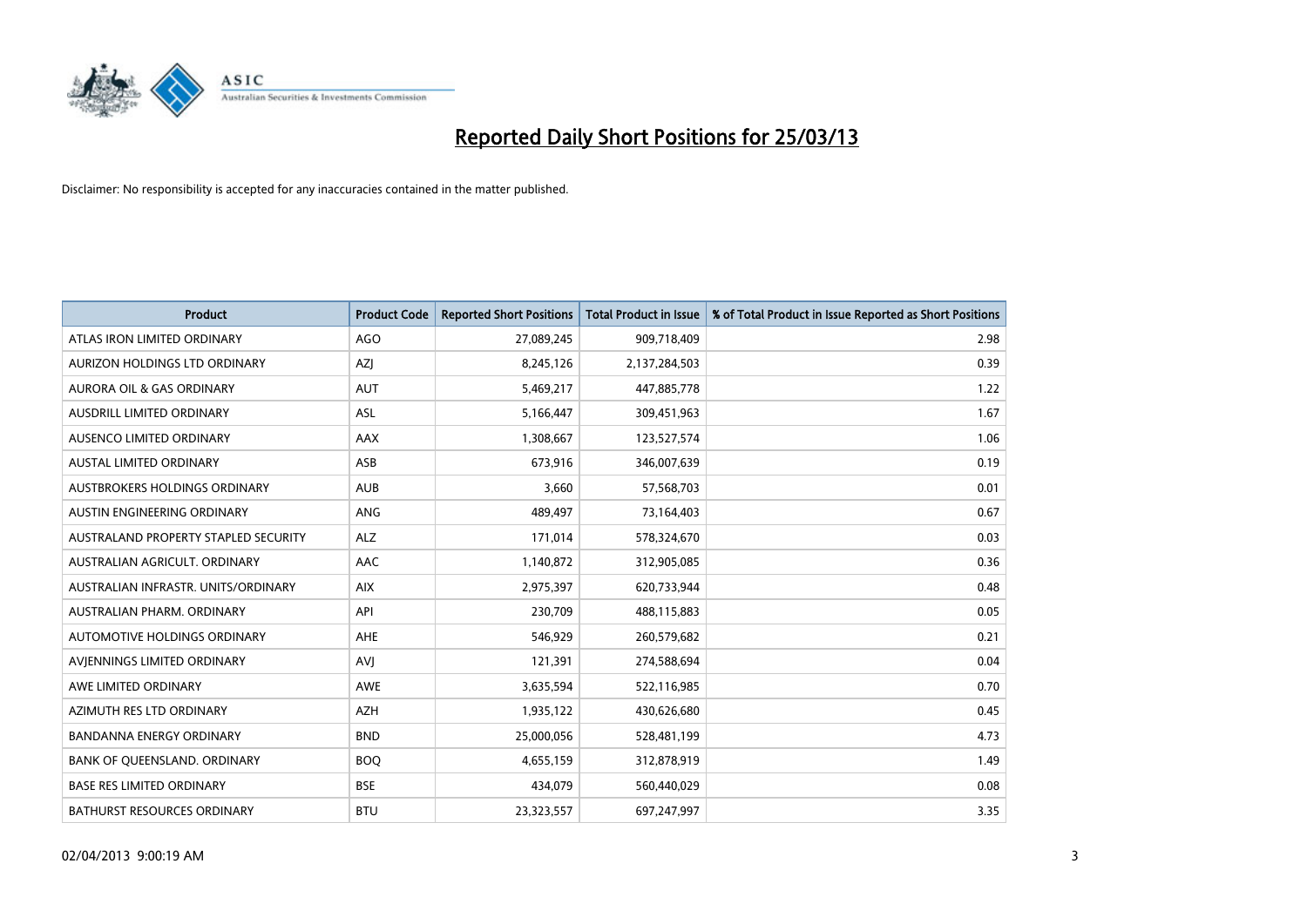

| <b>Product</b>                                | <b>Product Code</b> | <b>Reported Short Positions</b> | <b>Total Product in Issue</b> | % of Total Product in Issue Reported as Short Positions |
|-----------------------------------------------|---------------------|---------------------------------|-------------------------------|---------------------------------------------------------|
| <b>BC IRON LIMITED ORDINARY</b>               | <b>BCI</b>          | 248,198                         | 123,104,384                   | 0.20                                                    |
| BEACH ENERGY LIMITED ORDINARY                 | <b>BPT</b>          | 20,428,477                      | 1,264,889,397                 | 1.62                                                    |
| BEADELL RESOURCE LTD ORDINARY                 | <b>BDR</b>          | 19,236,496                      | 742,204,752                   | 2.59                                                    |
| BENDIGO AND ADELAIDE ORDINARY                 | <b>BEN</b>          | 13,831,711                      | 402,454,677                   | 3.44                                                    |
| BERKELEY RESOURCES ORDINARY                   | <b>BKY</b>          | 141,193                         | 179,393,273                   | 0.08                                                    |
| <b>BHP BILLITON LIMITED ORDINARY</b>          | <b>BHP</b>          | 9,661,788                       | 3,211,691,105                 | 0.30                                                    |
| <b>BILLABONG ORDINARY</b>                     | <b>BBG</b>          | 8,745,052                       | 478,944,292                   | 1.83                                                    |
| <b>BLACKTHORN RESOURCES ORD US PROHIBITED</b> | <b>BTR</b>          | 266,354                         | 164,285,950                   | 0.16                                                    |
| BLUESCOPE STEEL LTD ORDINARY                  | <b>BSL</b>          | 5,242,591                       | 558,243,305                   | 0.94                                                    |
| <b>BOART LONGYEAR ORDINARY</b>                | <b>BLY</b>          | 7,206,652                       | 461,163,412                   | 1.56                                                    |
| <b>BORAL LIMITED, ORDINARY</b>                | <b>BLD</b>          | 20,845,637                      | 766,370,951                   | 2.72                                                    |
| <b>BRADKEN LIMITED ORDINARY</b>               | <b>BKN</b>          | 11,253,665                      | 168,176,418                   | 6.69                                                    |
| <b>BRAMBLES LIMITED ORDINARY</b>              | <b>BXB</b>          | 1,585,891                       | 1,556,673,996                 | 0.10                                                    |
| <b>BREVILLE GROUP LTD ORDINARY</b>            | <b>BRG</b>          | 256,323                         | 130,095,322                   | 0.20                                                    |
| <b>BRICKWORKS LIMITED ORDINARY</b>            | <b>BKW</b>          | 23,109                          | 147,818,132                   | 0.02                                                    |
| <b>BROCKMAN MINING LTD ORDINARY</b>           | <b>BCK</b>          | 91,872                          | 7,894,482,131                 | 0.00                                                    |
| <b>BURU ENERGY ORDINARY</b>                   | <b>BRU</b>          | 18,729,785                      | 273,912,685                   | 6.84                                                    |
| <b>BWP TRUST ORDINARY UNITS</b>               | <b>BWP</b>          | 3,253,334                       | 537,753,954                   | 0.60                                                    |
| CABCHARGE AUSTRALIA ORDINARY                  | CAB                 | 7,580,223                       | 120,430,683                   | 6.29                                                    |
| <b>CALIBRE GROUP LTD ORDINARY</b>             | <b>CGH</b>          | 843,313                         | 307,378,401                   | 0.27                                                    |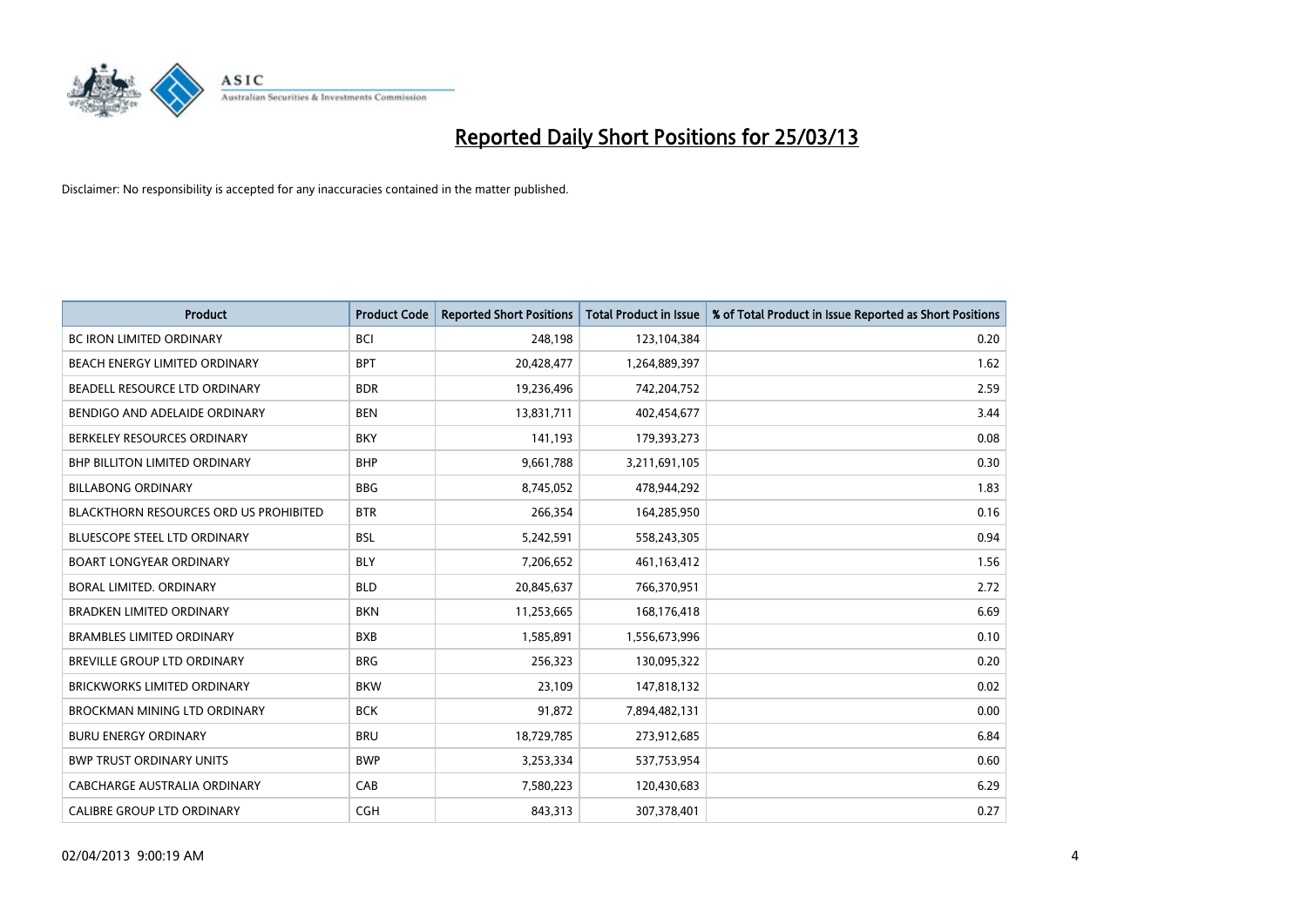

| <b>Product</b>                          | <b>Product Code</b> | <b>Reported Short Positions</b> | <b>Total Product in Issue</b> | % of Total Product in Issue Reported as Short Positions |
|-----------------------------------------|---------------------|---------------------------------|-------------------------------|---------------------------------------------------------|
| CALTEX AUSTRALIA ORDINARY               | <b>CTX</b>          | 4,582,590                       | 270,000,000                   | 1.70                                                    |
| CAPE LAMBERT RES LTD ORDINARY           | <b>CFE</b>          | 296,540                         | 687,533,792                   | 0.04                                                    |
| CARABELLA RES LTD ORDINARY              | <b>CLR</b>          | 153,326                         | 152,361,547                   | 0.10                                                    |
| <b>CARBON ENERGY ORDINARY</b>           | <b>CNX</b>          | 48,071                          | 782,684,355                   | 0.01                                                    |
| CARDNO LIMITED ORDINARY                 | CDD                 | 7,288,092                       | 142,770,550                   | 5.10                                                    |
| CARNARVON PETROLEUM ORDINARY            | <b>CVN</b>          | 90,175                          | 934,109,501                   | 0.01                                                    |
| CARSALES.COM LTD ORDINARY               | <b>CRZ</b>          | 4,973,822                       | 235,798,495                   | 2.11                                                    |
| <b>CASH CONVERTERS ORDINARY</b>         | CCV                 | 239,480                         | 423,861,025                   | 0.06                                                    |
| CENTRAL PETROLEUM ORDINARY              | <b>CTP</b>          | 3,461,225                       | 1,389,978,845                 | 0.25                                                    |
| <b>CERAMIC FUEL CELLS ORDINARY</b>      | CFU                 | 390                             | 1,559,231,320                 | 0.00                                                    |
| CFS RETAIL TRUST GRP STAPLED SECURITIES | <b>CFX</b>          | 68,201,341                      | 2,828,495,659                 | 2.41                                                    |
| CHALLENGER DIV.PRO. STAPLED UNITS       | <b>CDI</b>          | 94,484                          | 214,101,013                   | 0.04                                                    |
| <b>CHALLENGER LIMITED ORDINARY</b>      | <b>CGF</b>          | 3,062,947                       | 534,607,512                   | 0.57                                                    |
| CHARTER HALL GROUP STAPLED US PROHIBIT. | <b>CHC</b>          | 173,085                         | 302,262,312                   | 0.06                                                    |
| <b>CHARTER HALL RETAIL UNITS</b>        | <b>COR</b>          | 984,242                         | 337,582,974                   | 0.29                                                    |
| <b>CHORUS LIMITED ORDINARY</b>          | <b>CNU</b>          | 278,493                         | 385,082,123                   | 0.07                                                    |
| CITIGOLD CORP LTD ORDINARY              | <b>CTO</b>          | 153,427                         | 1,352,907,765                 | 0.01                                                    |
| <b>CLOUGH LIMITED ORDINARY</b>          | <b>CLO</b>          | 655,549                         | 776,844,268                   | 0.08                                                    |
| COAL OF AFRICA LTD ORDINARY             | <b>CZA</b>          | 432                             | 1,048,368,613                 | 0.00                                                    |
| COALSPUR MINES LTD ORDINARY             | <b>CPL</b>          | 15, 197, 227                    | 634,248,901                   | 2.40                                                    |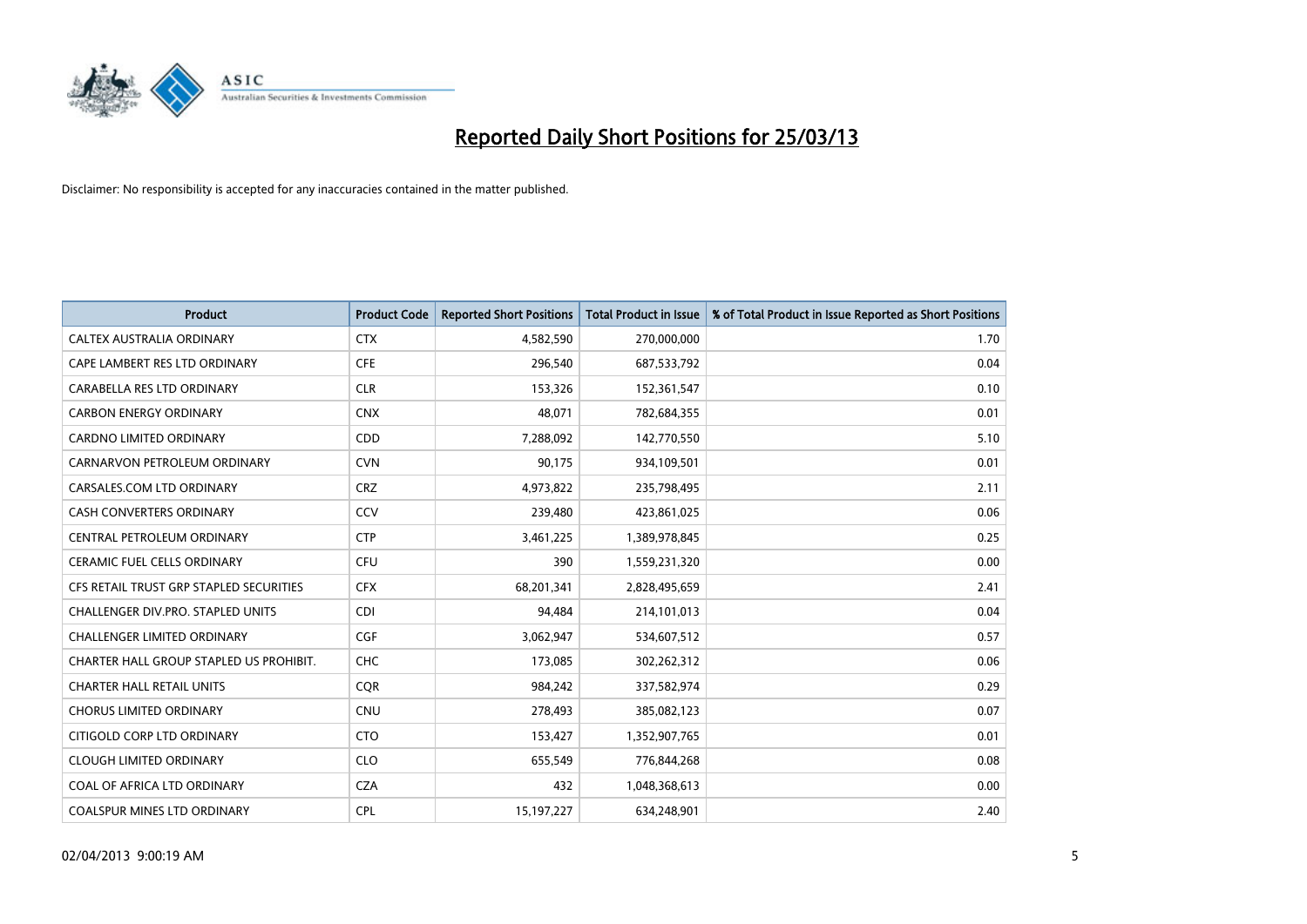

| <b>Product</b>                          | <b>Product Code</b> | <b>Reported Short Positions</b> | <b>Total Product in Issue</b> | % of Total Product in Issue Reported as Short Positions |
|-----------------------------------------|---------------------|---------------------------------|-------------------------------|---------------------------------------------------------|
| COCA-COLA AMATIL ORDINARY               | <b>CCL</b>          | 3,801,368                       | 762,133,414                   | 0.50                                                    |
| COCHLEAR LIMITED ORDINARY               | <b>COH</b>          | 3,850,388                       | 57,040,932                    | 6.75                                                    |
| COCKATOO COAL ORDINARY                  | COK                 | 12,360,560                      | 1,016,746,908                 | 1.22                                                    |
| <b>CODAN LIMITED ORDINARY</b>           | <b>CDA</b>          | 410,846                         | 176,926,104                   | 0.23                                                    |
| <b>COLLECTION HOUSE ORDINARY</b>        | <b>CLH</b>          | 3,867                           | 115,018,120                   | 0.00                                                    |
| <b>COLLINS FOODS LTD ORDINARY</b>       | <b>CKF</b>          | 453,591                         | 93,000,003                    | 0.49                                                    |
| COMMONWEALTH BANK, ORDINARY             | <b>CBA</b>          | 12,594,792                      | 1,609,180,841                 | 0.78                                                    |
| COMMONWEALTH PROP ORDINARY UNITS        | <b>CPA</b>          | 16,041,058                      | 2,347,003,413                 | 0.68                                                    |
| <b>COMPASS RESOURCES ORDINARY</b>       | <b>CMR</b>          | 7,472                           | 1,403,744,100                 | 0.00                                                    |
| <b>COMPUTERSHARE LTD ORDINARY</b>       | <b>CPU</b>          | 10,068,065                      | 556,203,079                   | 1.81                                                    |
| COOPER ENERGY LTD ORDINARY              | <b>COE</b>          | 201,209                         | 329,099,922                   | 0.06                                                    |
| <b>CORP TRAVEL LIMITED ORDINARY</b>     | <b>CTD</b>          | 138,974                         | 77,410,044                    | 0.18                                                    |
| <b>CREDIT CORP GROUP ORDINARY</b>       | CCP                 | 42,902                          | 45,932,899                    | 0.09                                                    |
| <b>CROMWELL PROP STAPLED SECURITIES</b> | <b>CMW</b>          | 3,409,444                       | 1,460,982,142                 | 0.23                                                    |
| <b>CROWN LIMITED ORDINARY</b>           | <b>CWN</b>          | 6,159,770                       | 728,394,185                   | 0.85                                                    |
| <b>CSG LIMITED ORDINARY</b>             | CSV                 | 8,018                           | 278,155,477                   | 0.00                                                    |
| <b>CSL LIMITED ORDINARY</b>             | <b>CSL</b>          | 533,916                         | 497,370,629                   | 0.11                                                    |
| <b>CSR LIMITED ORDINARY</b>             | <b>CSR</b>          | 49,053,652                      | 506,000,315                   | 9.69                                                    |
| <b>CUDECO LIMITED ORDINARY</b>          | <b>CDU</b>          | 3,057,331                       | 199,877,294                   | 1.53                                                    |
| DART ENERGY LTD ORDINARY                | <b>DTE</b>          | 16,633,825                      | 878,668,388                   | 1.89                                                    |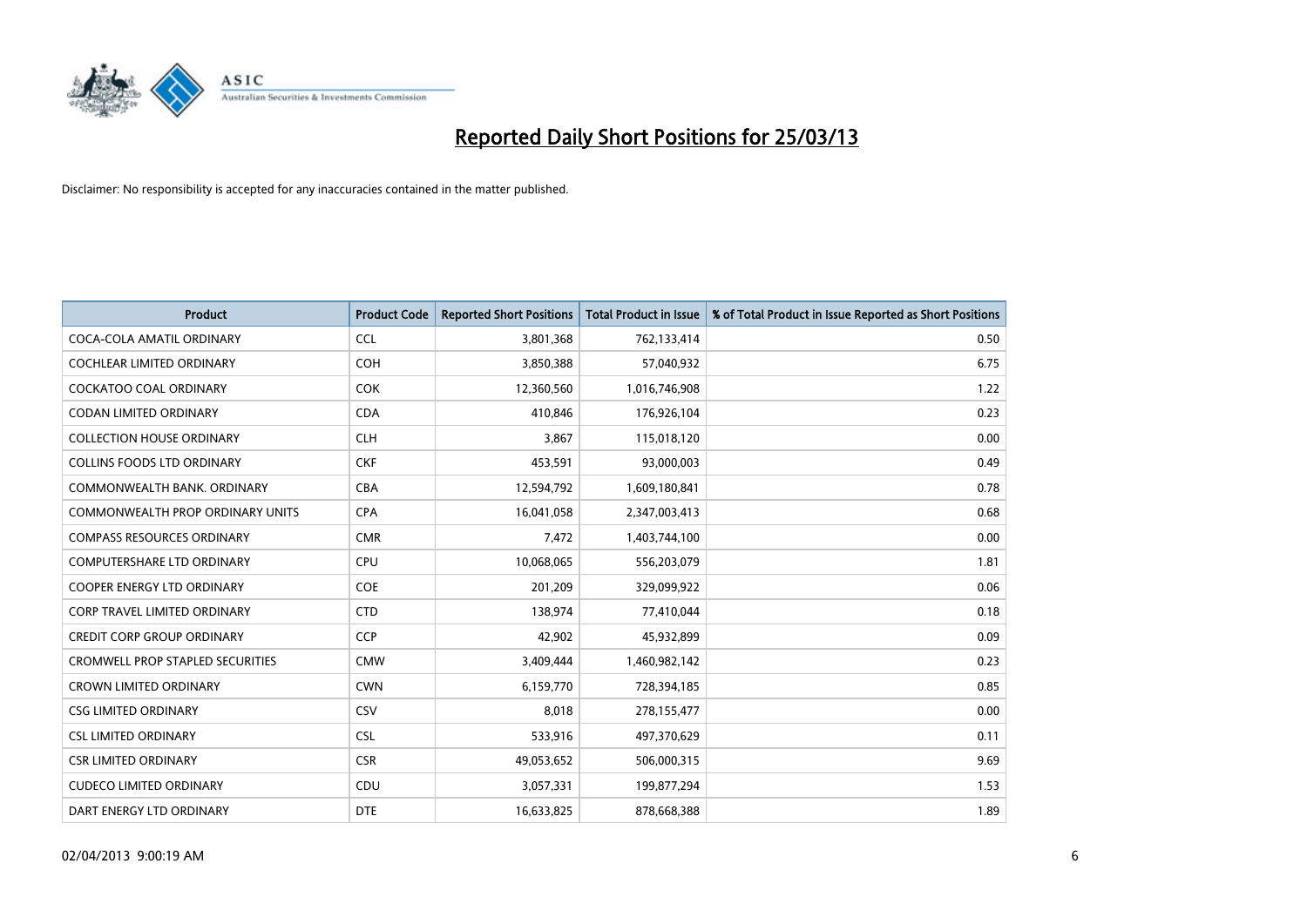

| <b>Product</b>                       | <b>Product Code</b> | <b>Reported Short Positions</b> | <b>Total Product in Issue</b> | % of Total Product in Issue Reported as Short Positions |
|--------------------------------------|---------------------|---------------------------------|-------------------------------|---------------------------------------------------------|
| DAVID JONES LIMITED ORDINARY         | <b>DJS</b>          | 55,968,785                      | 531,788,775                   | 10.52                                                   |
| DECMIL GROUP LIMITED ORDINARY        | <b>DCG</b>          | 1,054,469                       | 168,203,219                   | 0.63                                                    |
| DEXUS PROPERTY GROUP STAPLED UNITS   | <b>DXS</b>          | 12,325,879                      | 4,839,024,176                 | 0.25                                                    |
| DISCOVERY METALS LTD ORDINARY        | <b>DML</b>          | 7,163,950                       | 486,986,451                   | 1.47                                                    |
| DOMINO PIZZA ENTERPR ORDINARY        | <b>DMP</b>          | 150,907                         | 70,192,674                    | 0.21                                                    |
| DORAY MINERALS LTD ORDINARY          | <b>DRM</b>          | 53,272                          | 141,866,768                   | 0.04                                                    |
| DOWNER EDI LIMITED ORDINARY          | <b>DOW</b>          | 7,640,899                       | 429,100,296                   | 1.78                                                    |
| DRILLSEARCH ENERGY ORDINARY          | <b>DLS</b>          | 2,025,385                       | 427,353,371                   | 0.47                                                    |
| DUET GROUP STAPLED US PROHIBIT.      | <b>DUE</b>          | 10,590,342                      | 1,169,314,842                 | 0.91                                                    |
| DULUXGROUP LIMITED ORDINARY          | <b>DLX</b>          | 8,638,078                       | 374,507,181                   | 2.31                                                    |
| <b>DWS LTD ORDINARY</b>              | <b>DWS</b>          | 296,516                         | 132,362,763                   | 0.22                                                    |
| ECHO ENTERTAINMENT ORDINARY          | <b>EGP</b>          | 7,302,420                       | 825,672,730                   | 0.88                                                    |
| <b>ELDERS LIMITED ORDINARY</b>       | <b>ELD</b>          | 16,376,193                      | 448,598,480                   | 3.65                                                    |
| ELEMENTAL MINERALS ORDINARY          | <b>ELM</b>          | 33,456                          | 288,587,228                   | 0.01                                                    |
| ELEMENTOS LIMITED ORDINARY           | <b>ELT</b>          | 16                              | 149,531,420                   | 0.00                                                    |
| <b>EMECO HOLDINGS ORDINARY</b>       | <b>EHL</b>          | 6,284,528                       | 599,675,707                   | 1.05                                                    |
| <b>ENDEAVOUR MIN CORP CDI 1:1</b>    | <b>EVR</b>          | 61,081                          | 131,354,574                   | 0.05                                                    |
| ENERGY RESOURCES ORDINARY 'A'        | <b>ERA</b>          | 8,275,689                       | 517,725,062                   | 1.60                                                    |
| <b>ENERGY WORLD CORPOR, ORDINARY</b> | <b>EWC</b>          | 19,689,353                      | 1,734,166,672                 | 1.14                                                    |
| ENVESTRA LIMITED ORDINARY            | ENV                 | 5,491,485                       | 1,603,333,497                 | 0.34                                                    |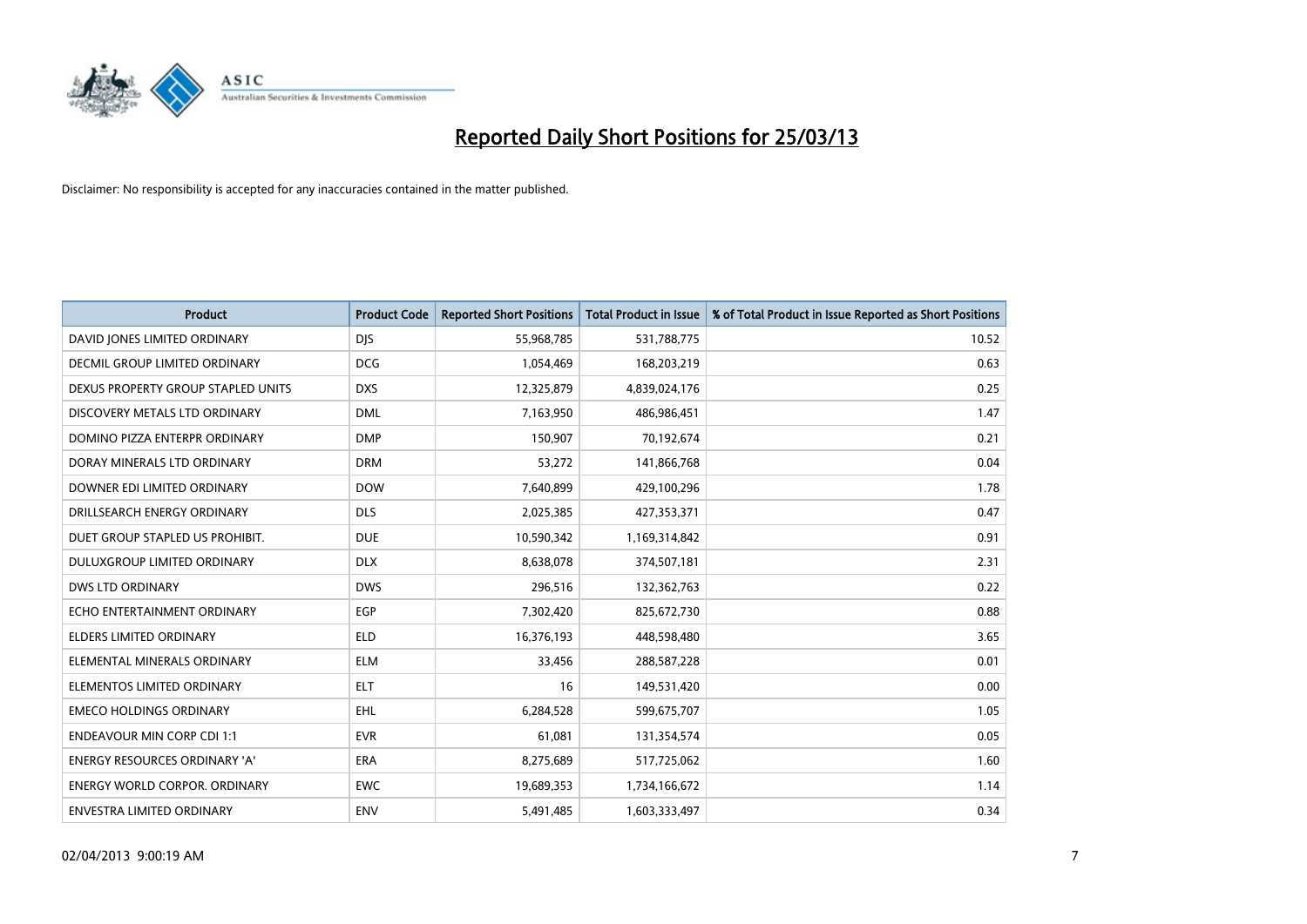

| <b>Product</b>                         | <b>Product Code</b> | <b>Reported Short Positions</b> | <b>Total Product in Issue</b> | % of Total Product in Issue Reported as Short Positions |
|----------------------------------------|---------------------|---------------------------------|-------------------------------|---------------------------------------------------------|
| EVOLUTION MINING LTD ORDINARY          | <b>EVN</b>          | 13,913,521                      | 708,092,989                   | 1.96                                                    |
| FAIRFAX MEDIA LTD ORDINARY             | <b>FXI</b>          | 405,028,559                     | 2,351,955,725                 | 17.22                                                   |
| <b>FANTASTIC HOLDINGS ORDINARY</b>     | <b>FAN</b>          | 35,367                          | 102,739,538                   | 0.03                                                    |
| <b>FAR LTD ORDINARY</b>                | <b>FAR</b>          | 22,121,932                      | 2,499,846,742                 | 0.88                                                    |
| FEDERATION CNTRES ORD/UNIT STAPLED SEC | <b>FDC</b>          | 3,650,772                       | 1,427,641,565                 | 0.26                                                    |
| FINBAR GROUP LIMITED ORDINARY          | <b>FRI</b>          | 4,618                           | 214,824,630                   | 0.00                                                    |
| FKP PROPERTY GROUP STAPLED SECURITIES  | <b>FKP</b>          | 6,552,651                       | 321,578,705                   | 2.04                                                    |
| FLEETWOOD CORP ORDINARY                | <b>FWD</b>          | 3,847,454                       | 60,104,188                    | 6.40                                                    |
| FLETCHER BUILDING ORDINARY             | <b>FBU</b>          | 4,000,295                       | 684,793,538                   | 0.58                                                    |
| FLEXIGROUP LIMITED ORDINARY            | <b>FXL</b>          | 215,404                         | 287,869,669                   | 0.07                                                    |
| FLIGHT CENTRE ORDINARY                 | <b>FLT</b>          | 10,707,409                      | 100,344,792                   | 10.67                                                   |
| FLINDERS MINES LTD ORDINARY            | <b>FMS</b>          | 2,906,478                       | 1,821,300,404                 | 0.16                                                    |
| <b>FOCUS MINERALS LTD ORDINARY</b>     | <b>FML</b>          | 9,248,818                       | 8,822,771,352                 | 0.10                                                    |
| FONTERRA SHARE FUND ORDINARY UNITS     | <b>FSF</b>          | 34,842                          | 95,822,090                    | 0.04                                                    |
| <b>FORGE GROUP LIMITED ORDINARY</b>    | FGE                 | 281,992                         | 86,169,014                    | 0.33                                                    |
| FORTESCUE METALS GRP ORDINARY          | <b>FMG</b>          | 180,290,647                     | 3,113,798,659                 | 5.79                                                    |
| <b>G.U.D. HOLDINGS ORDINARY</b>        | GUD                 | 4,544,410                       | 71,341,319                    | 6.37                                                    |
| <b>G8 EDUCATION LIMITED ORDINARY</b>   | <b>GEM</b>          | 725,421                         | 270,940,348                   | 0.27                                                    |
| <b>GALAXY RESOURCES ORDINARY</b>       | GXY                 | 3,617,042                       | 584,355,501                   | 0.62                                                    |
| <b>GEODYNAMICS LIMITED ORDINARY</b>    | GDY                 | 850                             | 406,452,608                   | 0.00                                                    |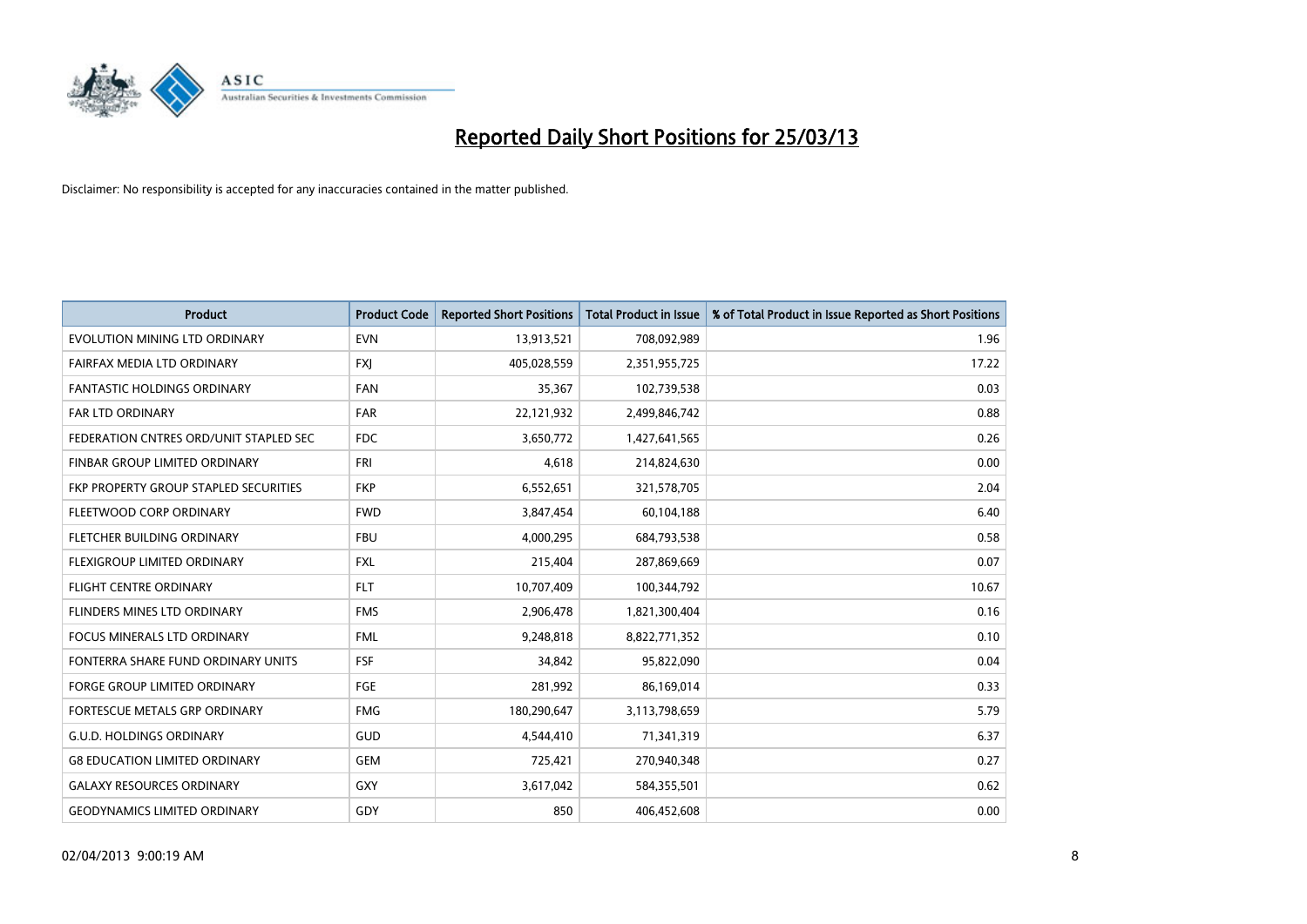

| <b>Product</b>                                   | <b>Product Code</b> | <b>Reported Short Positions</b> | <b>Total Product in Issue</b> | % of Total Product in Issue Reported as Short Positions |
|--------------------------------------------------|---------------------|---------------------------------|-------------------------------|---------------------------------------------------------|
| <b>GINDALBIE METALS LTD ORDINARY</b>             | GBG                 | 37,699,155                      | 1,404,350,200                 | 2.68                                                    |
| <b>GOODMAN FIELDER, ORDINARY</b>                 | GFF                 | 47,378,592                      | 1,955,559,207                 | 2.42                                                    |
| <b>GOODMAN GROUP STAPLED US PROHIBIT.</b>        | <b>GMG</b>          | 5,581,960                       | 1,713,233,947                 | 0.33                                                    |
| <b>GPT GROUP STAPLED SEC.</b>                    | GPT                 | 2,841,442                       | 1,768,731,729                 | 0.16                                                    |
| <b>GRAINCORP LIMITED A CLASS ORDINARY</b>        | <b>GNC</b>          | 1,840,893                       | 228,855,628                   | 0.80                                                    |
| <b>GRANGE RESOURCES, ORDINARY</b>                | <b>GRR</b>          | 1,751,845                       | 1,156,492,195                 | 0.15                                                    |
| <b>GREENLAND MIN EN LTD ORDINARY</b>             | GGG                 | 4,940,843                       | 571,225,263                   | 0.86                                                    |
| <b>GROWTHPOINT PROPERTY ORD/UNIT STAPLED SEC</b> | GOZ                 | 25,001                          | 402,830,366                   | 0.01                                                    |
| <b>GRYPHON MINERALS LTD ORDINARY</b>             | GRY                 | 12,670,045                      | 400,464,983                   | 3.16                                                    |
| <b>GUILDFORD COAL LTD ORDINARY</b>               | <b>GUF</b>          | 1,546,410                       | 635,046,899                   | 0.24                                                    |
| <b>GUNNS LIMITED ORDINARY</b>                    | <b>GNS</b>          | 51,772,667                      | 848,401,559                   | 6.10                                                    |
| <b>GWA GROUP LTD ORDINARY</b>                    | GWA                 | 7,060,931                       | 304,706,899                   | 2.32                                                    |
| HARVEY NORMAN ORDINARY                           | <b>HVN</b>          | 87,983,230                      | 1,062,316,784                 | 8.28                                                    |
| HASTIE GROUP LIMITED ORDINARY                    | <b>HST</b>          | 210,891                         | 137,353,504                   | 0.15                                                    |
| <b>HENDERSON GROUP CDI 1:1</b>                   | <b>HGG</b>          | 1,875,120                       | 725,243,442                   | 0.26                                                    |
| HFA HOLDINGS LIMITED ORDINARY                    | <b>HFA</b>          | 3,809                           | 117,332,831                   | 0.00                                                    |
| HILLGROVE RES LTD ORDINARY                       | <b>HGO</b>          | 1,734,834                       | 1,022,760,221                 | 0.17                                                    |
| HILLS HOLDINGS LTD ORDINARY                      | <b>HIL</b>          | 2,559,372                       | 246,500,444                   | 1.04                                                    |
| HORIZON OIL LIMITED ORDINARY                     | <b>HZN</b>          | 45,195,805                      | 1,135,266,515                 | 3.98                                                    |
| <b>ICON ENERGY LIMITED ORDINARY</b>              | <b>ICN</b>          | 1,571,199                       | 533,391,210                   | 0.29                                                    |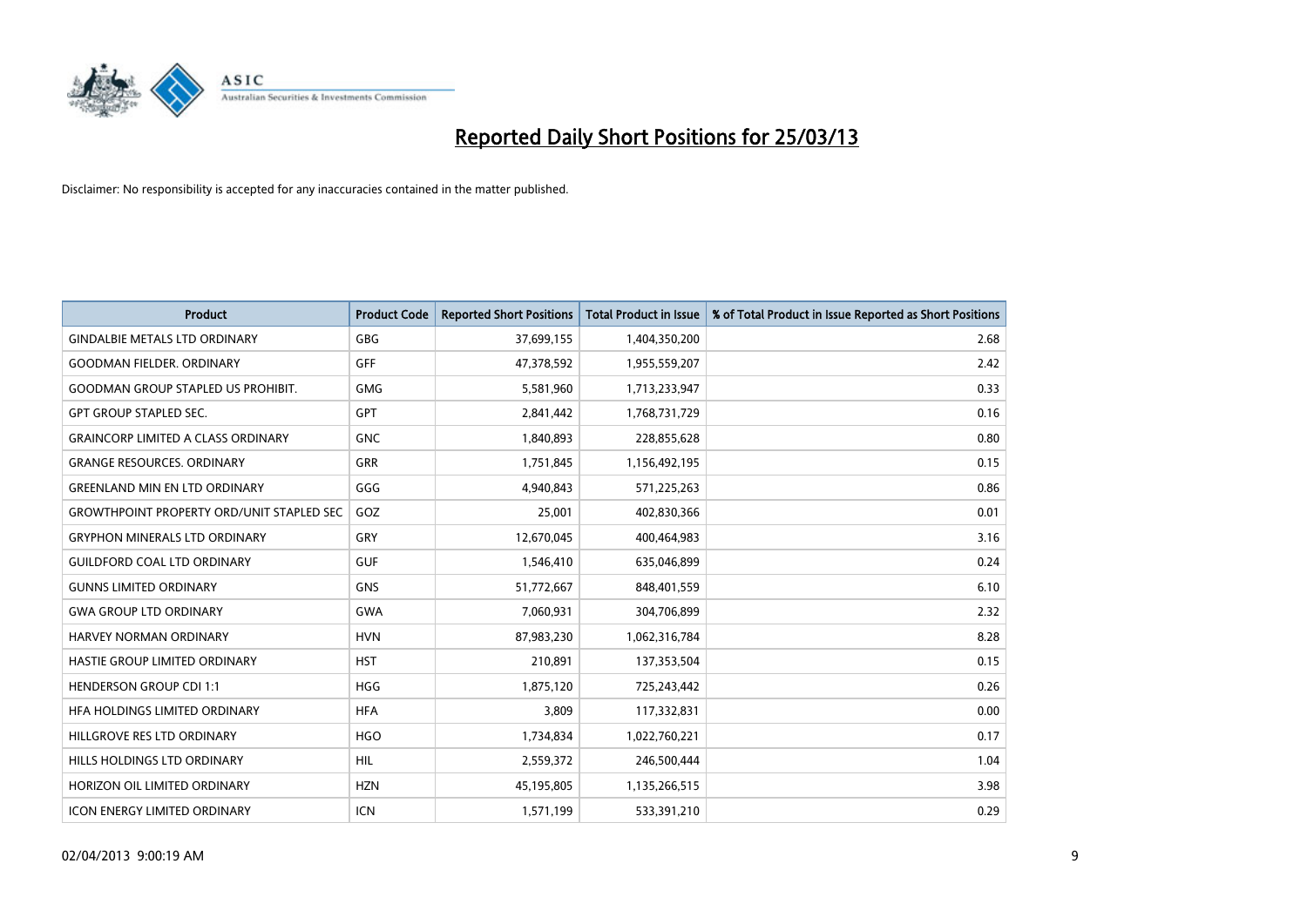

| <b>Product</b>                                | <b>Product Code</b> | <b>Reported Short Positions</b> | <b>Total Product in Issue</b> | % of Total Product in Issue Reported as Short Positions |
|-----------------------------------------------|---------------------|---------------------------------|-------------------------------|---------------------------------------------------------|
| <b>IINET LIMITED ORDINARY</b>                 | <b>IIN</b>          | 1,436,177                       | 161,238,847                   | 0.89                                                    |
| <b>ILUKA RESOURCES ORDINARY</b>               | ILU                 | 67,587,848                      | 418,700,517                   | 16.14                                                   |
| <b>IMDEX LIMITED ORDINARY</b>                 | <b>IMD</b>          | 2,213,452                       | 210,473,188                   | 1.05                                                    |
| IMF (AUSTRALIA) LTD ORDINARY                  | <b>IMF</b>          | 932,971                         | 123,201,716                   | 0.76                                                    |
| <b>INCITEC PIVOT ORDINARY</b>                 | IPL                 | 27,220,691                      | 1,628,730,107                 | 1.67                                                    |
| <b>INDEPENDENCE GROUP ORDINARY</b>            | <b>IGO</b>          | 3,529,057                       | 232,882,535                   | 1.52                                                    |
| INDOPHIL RESOURCES ORDINARY                   | <b>IRN</b>          | 1,511,109                       | 1,203,146,194                 | 0.13                                                    |
| <b>INFIGEN ENERGY STAPLED SECURITIES</b>      | <b>IFN</b>          | 3,342,939                       | 762,265,972                   | 0.44                                                    |
| <b>INSURANCE AUSTRALIA ORDINARY</b>           | IAG                 | 3,292,209                       | 2,079,034,021                 | 0.16                                                    |
| INTEGRATED RESEARCH ORDINARY                  | IRI                 | 41,576                          | 168,359,453                   | 0.02                                                    |
| <b>INTREPID MINES ORDINARY</b>                | <b>IAU</b>          | 13,346,933                      | 555,707,647                   | 2.40                                                    |
| <b>INVESTA OFFICE FUND STAPLED SECURITIES</b> | <b>IOF</b>          | 1,581,027                       | 614,047,458                   | 0.26                                                    |
| <b>INVOCARE LIMITED ORDINARY</b>              | IVC                 | 1,826,466                       | 110,030,298                   | 1.66                                                    |
| <b>ION LIMITED ORDINARY</b>                   | <b>ION</b>          | 164,453                         | 256,365,105                   | 0.06                                                    |
| <b>IOOF HOLDINGS LTD ORDINARY</b>             | IFL                 | 2,288,937                       | 232,091,225                   | 0.99                                                    |
| <b>IRESS LIMITED ORDINARY</b>                 | <b>IRE</b>          | 2,391,577                       | 128,620,231                   | 1.86                                                    |
| <b>IRON ORE HOLDINGS ORDINARY</b>             | <b>IOH</b>          | 16,649                          | 161,174,005                   | 0.01                                                    |
| <b>IVANHOE AUSTRALIA ORDINARY</b>             | <b>IVA</b>          | 1,560,641                       | 724,339,661                   | 0.22                                                    |
| JAMES HARDIE INDUST CHESS DEPOSITARY INT      | <b>IHX</b>          | 6,422,938                       | 441,543,067                   | 1.45                                                    |
| <b>IB HI-FI LIMITED ORDINARY</b>              | <b>JBH</b>          | 17,847,280                      | 98,947,309                    | 18.04                                                   |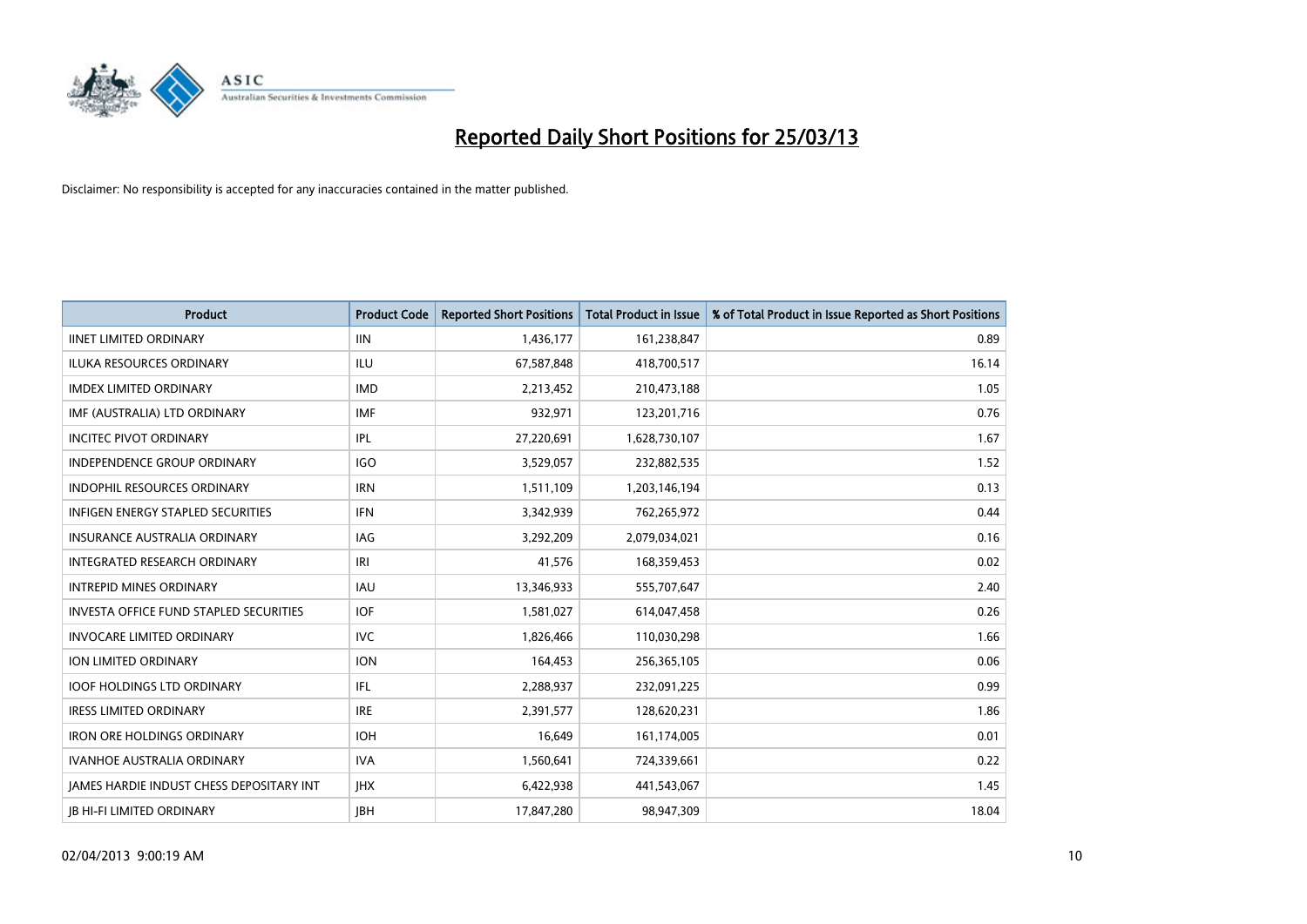

| <b>Product</b>                        | <b>Product Code</b> | <b>Reported Short Positions</b> | <b>Total Product in Issue</b> | % of Total Product in Issue Reported as Short Positions |
|---------------------------------------|---------------------|---------------------------------|-------------------------------|---------------------------------------------------------|
| <b>JUMBO INTERACTIVE ORDINARY</b>     | JIN.                | 6,167                           | 43,552,560                    | 0.01                                                    |
| <b>JUPITER MINES ORDINARY</b>         | <b>IMS</b>          | 30                              | 2,281,835,383                 | 0.00                                                    |
| <b>KAGARA LTD ORDINARY</b>            | KZL                 | 3,008,926                       | 798,953,117                   | 0.38                                                    |
| KAROON GAS AUSTRALIA ORDINARY         | <b>KAR</b>          | 582,945                         | 221,420,769                   | 0.26                                                    |
| KATHMANDU HOLD LTD ORDINARY           | <b>KMD</b>          | 24,705                          | 200,215,894                   | 0.01                                                    |
| <b>KBL MINING LIMITED ORDINARY</b>    | <b>KBL</b>          | 1,820                           | 293,535,629                   | 0.00                                                    |
| KINGSGATE CONSOLID. ORDINARY          | <b>KCN</b>          | 13,640,652                      | 151,828,173                   | 8.98                                                    |
| KINGSROSE MINING LTD ORDINARY         | <b>KRM</b>          | 288,146                         | 291,959,871                   | 0.10                                                    |
| LEIGHTON HOLDINGS ORDINARY            | LEI                 | 7,891,876                       | 337,199,938                   | 2.34                                                    |
| LEND LEASE GROUP UNIT/ORD STAPLED     | <b>LLC</b>          | 3,499,778                       | 574,351,883                   | 0.61                                                    |
| LINC ENERGY LTD ORDINARY              | <b>LNC</b>          | 15,069,248                      | 517,770,424                   | 2.91                                                    |
| LION SELECTION GRP ORDINARY           | <b>LSX</b>          | 36                              | 88,030,963                    | 0.00                                                    |
| LYCOPODIUM LIMITED ORDINARY           | LYL                 | 202                             | 38,855,103                    | 0.00                                                    |
| LYNAS CORPORATION ORDINARY            | <b>LYC</b>          | 201,651,445                     | 1,960,801,292                 | 10.28                                                   |
| <b>M2 TELECOMMUNICATION ORDINARY</b>  | <b>MTU</b>          | 7,414,369                       | 158,016,251                   | 4.69                                                    |
| MACA LIMITED ORDINARY                 | <b>MLD</b>          | 59,636                          | 172,500,000                   | 0.03                                                    |
| MACMAHON HOLDINGS ORDINARY            | MAH                 | 11,449,777                      | 1,261,699,966                 | 0.91                                                    |
| MACO ATLAS ROADS GRP ORDINARY STAPLED | <b>MOA</b>          | 16,269,222                      | 478,531,436                   | 3.40                                                    |
| MACQUARIE GROUP LTD ORDINARY          | <b>MQG</b>          | 4,089,600                       | 339,506,578                   | 1.20                                                    |
| MAGELLAN FIN GRP LTD ORDINARY         | <b>MFG</b>          | 334,023                         | 152,737,530                   | 0.22                                                    |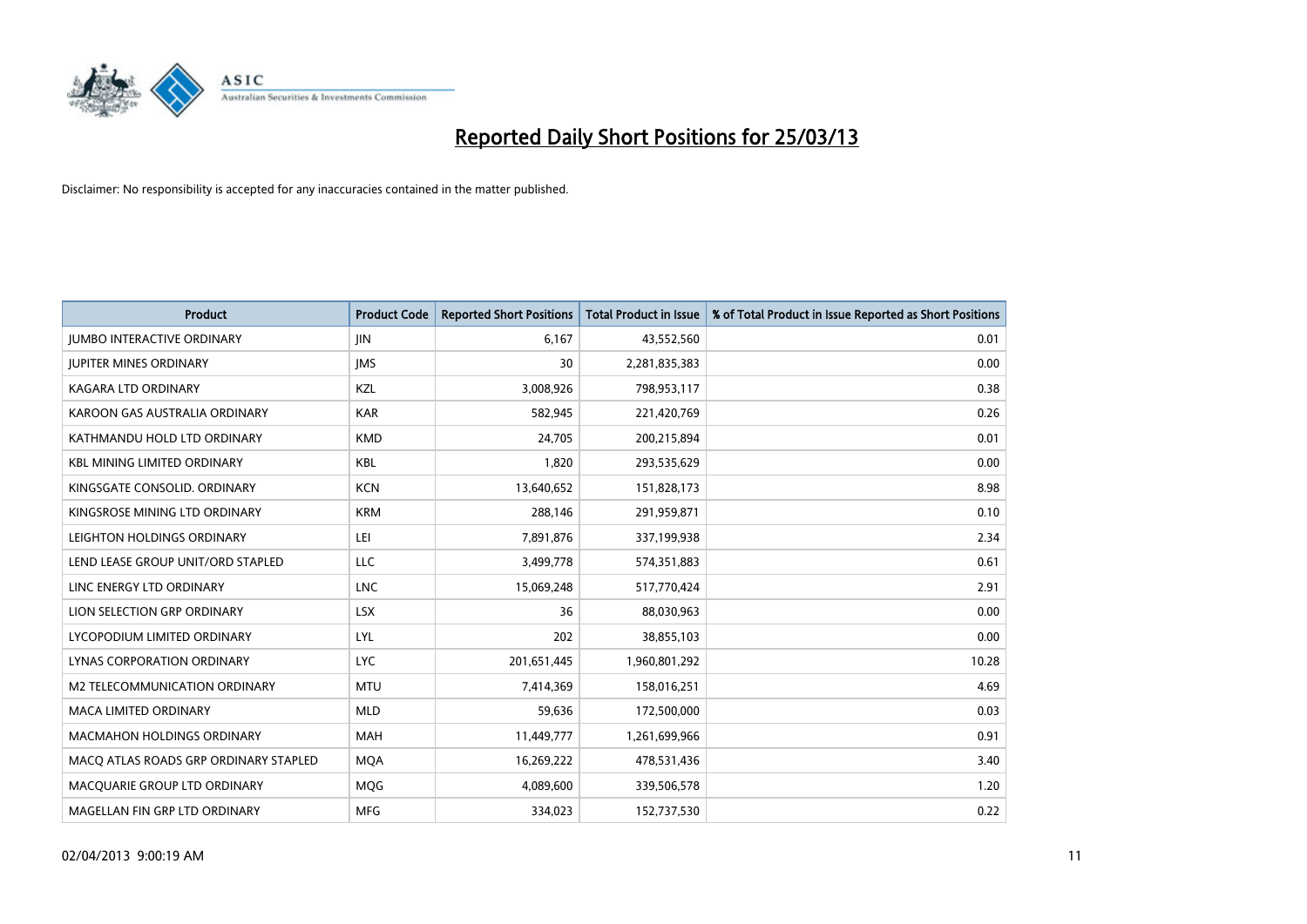

| <b>Product</b>                       | <b>Product Code</b> | <b>Reported Short Positions</b> | <b>Total Product in Issue</b> | % of Total Product in Issue Reported as Short Positions |
|--------------------------------------|---------------------|---------------------------------|-------------------------------|---------------------------------------------------------|
| <b>MATRIX C &amp; E LTD ORDINARY</b> | <b>MCE</b>          | 3,541,567                       | 94,555,428                    | 3.75                                                    |
| MAVERICK DRILLING ORDINARY           | <b>MAD</b>          | 9,854,150                       | 452,726,751                   | 2.18                                                    |
| MCMILLAN SHAKESPEARE ORDINARY        | <b>MMS</b>          | 174,946                         | 74,523,965                    | 0.23                                                    |
| MCPHERSON'S LTD ORDINARY             | <b>MCP</b>          | 2,318                           | 84,015,724                    | 0.00                                                    |
| MEDUSA MINING LTD ORDINARY           | <b>MML</b>          | 3,739,822                       | 188,903,911                   | 1.98                                                    |
| MELBOURNE IT LIMITED ORDINARY        | <b>MLB</b>          | 431,648                         | 82,451,363                    | 0.52                                                    |
| MEO AUSTRALIA LTD ORDINARY           | <b>MEO</b>          | 432,047                         | 627,264,587                   | 0.07                                                    |
| <b>MERMAID MARINE ORDINARY</b>       | <b>MRM</b>          | 1,294,114                       | 226,667,868                   | 0.57                                                    |
| MESOBLAST LIMITED ORDINARY           | <b>MSB</b>          | 17,844,365                      | 314,811,301                   | 5.67                                                    |
| METALS X LIMITED ORDINARY            | <b>MLX</b>          | 77,960                          | 1,651,766,110                 | 0.00                                                    |
| METCASH LIMITED ORDINARY             | <b>MTS</b>          | 100,094,505                     | 880,704,786                   | 11.37                                                   |
| METMINCO LIMITED ORDINARY            | <b>MNC</b>          | 54,825                          | 1,749,543,023                 | 0.00                                                    |
| MICLYN EXP OFFSHR ORDINARY           | <b>MIO</b>          | 477,573                         | 278,639,188                   | 0.17                                                    |
| MILTON CORPORATION ORDINARY          | <b>MLT</b>          | 12,800                          | 122,147,119                   | 0.01                                                    |
| MINCOR RESOURCES NL ORDINARY         | <b>MCR</b>          | 2,395,449                       | 188,208,274                   | 1.27                                                    |
| MINERA GOLD LTD ORDINARY             | MIZ                 | 48,267                          | 462,094,536                   | 0.01                                                    |
| MINERAL DEPOSITS ORDINARY            | <b>MDL</b>          | 1,398,849                       | 83,538,786                    | 1.67                                                    |
| MINERAL RESOURCES. ORDINARY          | <b>MIN</b>          | 2,485,029                       | 185,724,169                   | 1.34                                                    |
| MIRABELA NICKEL LTD ORDINARY         | <b>MBN</b>          | 13,699,023                      | 876,765,094                   | 1.56                                                    |
| MIRVAC GROUP STAPLED SECURITIES      | <b>MGR</b>          | 9,596,404                       | 3,425,587,451                 | 0.28                                                    |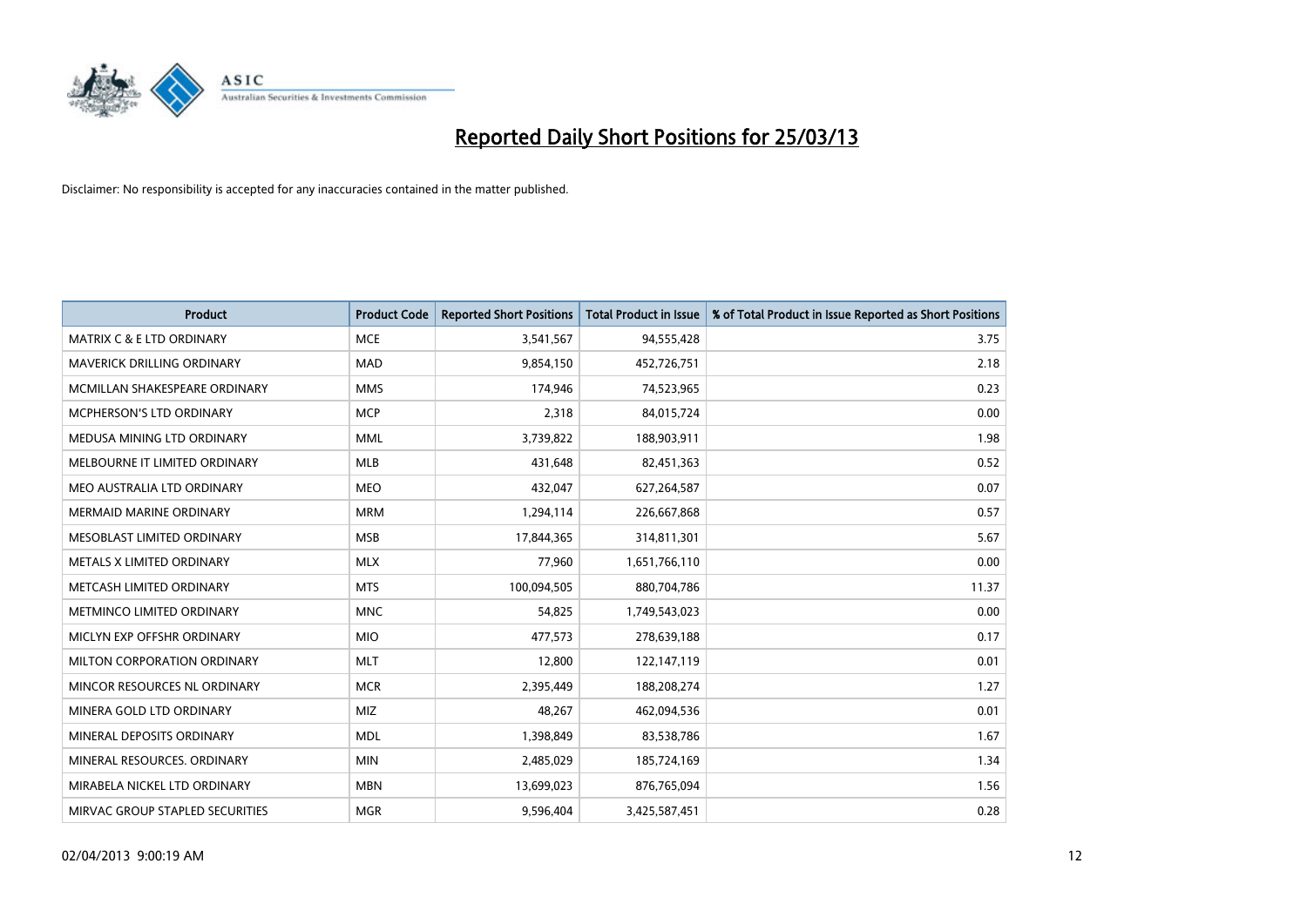

| <b>Product</b>                    | <b>Product Code</b> | <b>Reported Short Positions</b> | <b>Total Product in Issue</b> | % of Total Product in Issue Reported as Short Positions |
|-----------------------------------|---------------------|---------------------------------|-------------------------------|---------------------------------------------------------|
| MOLOPO ENERGY LTD ORDINARY        | <b>MPO</b>          | 945,925                         | 246,371,894                   | 0.38                                                    |
| MONADELPHOUS GROUP ORDINARY       | <b>MND</b>          | 8,483,363                       | 90,940,258                    | 9.33                                                    |
| MORTGAGE CHOICE LTD ORDINARY      | MOC                 | 1,495,920                       | 123,431,282                   | 1.21                                                    |
| <b>MOUNT GIBSON IRON ORDINARY</b> | <b>MGX</b>          | 6,083,878                       | 1,090,584,232                 | 0.56                                                    |
| MULTIPLEX SITES SITES             | <b>MXUPA</b>        | 686                             | 4,500,000                     | 0.02                                                    |
| MURCHISON METALS LTD ORDINARY     | <b>MMX</b>          | 3,832,062                       | 450,497,346                   | 0.85                                                    |
| MYER HOLDINGS LTD ORDINARY        | <b>MYR</b>          | 75,562,708                      | 583,384,551                   | 12.95                                                   |
| MYSTATE LIMITED ORDINARY          | <b>MYS</b>          | 49,972                          | 87,117,374                    | 0.06                                                    |
| NATIONAL AUST, BANK ORDINARY      | <b>NAB</b>          | 10,709,982                      | 2,342,421,436                 | 0.46                                                    |
| NAVITAS LIMITED ORDINARY          | <b>NVT</b>          | 13,789,364                      | 375,367,918                   | 3.67                                                    |
| NEON ENERGY LIMITED ORDINARY      | <b>NEN</b>          | 3,088,690                       | 549,844,091                   | 0.56                                                    |
| NEW HOPE CORPORATION ORDINARY     | <b>NHC</b>          | 2,527,843                       | 830,563,352                   | 0.30                                                    |
| NEW STANDARD ENERGY ORDINARY      | <b>NSE</b>          | 505,485                         | 305,331,847                   | 0.17                                                    |
| NEWCREST MINING ORDINARY          | <b>NCM</b>          | 5,861,154                       | 765,906,839                   | 0.77                                                    |
| NEWS CORP A NON-VOTING CDI        | <b>NWSLV</b>        | 2,271,202                       | 1,523,771,394                 | 0.15                                                    |
| NEWS CORP B VOTING CDI            | <b>NWS</b>          | 369,731                         | 798,520,953                   | 0.05                                                    |
| NEXTDC LIMITED ORDINARY           | <b>NXT</b>          | 4,761,937                       | 172,602,288                   | 2.76                                                    |
| NEXUS ENERGY LIMITED ORDINARY     | <b>NXS</b>          | 13,936,513                      | 1,329,821,159                 | 1.05                                                    |
| NIDO PETROLEUM ORDINARY           | <b>NDO</b>          | 105,313                         | 2,044,984,301                 | 0.01                                                    |
| NOBLE MINERAL RES ORDINARY        | <b>NMG</b>          | 2,528,936                       | 666,397,952                   | 0.38                                                    |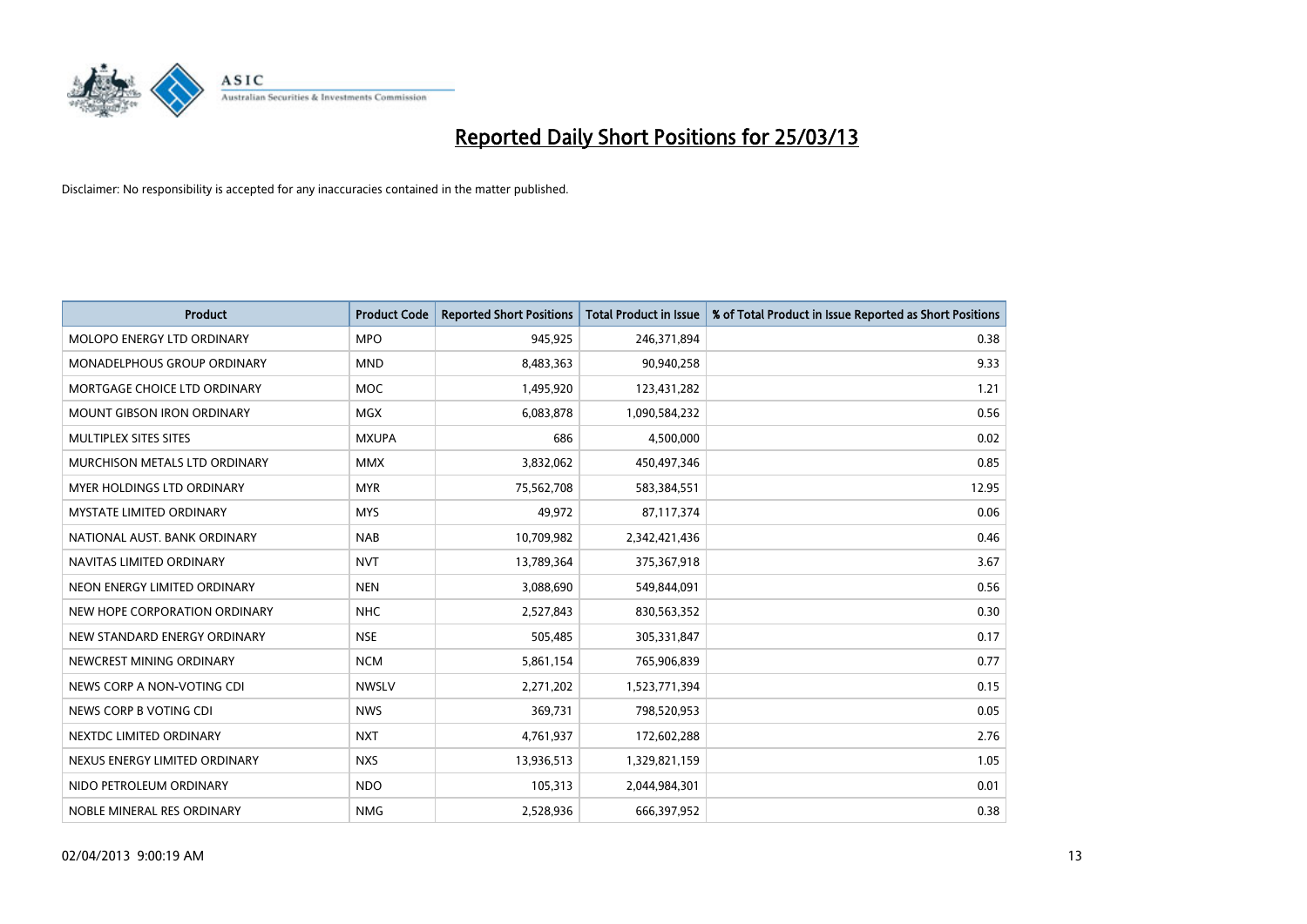

| <b>Product</b>                        | <b>Product Code</b> | <b>Reported Short Positions</b> | <b>Total Product in Issue</b> | % of Total Product in Issue Reported as Short Positions |
|---------------------------------------|---------------------|---------------------------------|-------------------------------|---------------------------------------------------------|
| NORFOLK GROUP ORDINARY                | <b>NFK</b>          | 50                              | 158,890,730                   | 0.00                                                    |
| NORTHERN IRON LTD ORDINARY            | <b>NFE</b>          | 1,909,653                       | 484,405,314                   | 0.39                                                    |
| NORTHERN STAR ORDINARY                | <b>NST</b>          | 7,708,779                       | 424,277,027                   | 1.82                                                    |
| NRW HOLDINGS LIMITED ORDINARY         | <b>NWH</b>          | 8,054,133                       | 278,888,011                   | 2.89                                                    |
| NUCOAL RESOURCES LTD ORDINARY         | <b>NCR</b>          | 168,571                         | 768,612,354                   | 0.02                                                    |
| NUFARM LIMITED ORDINARY               | <b>NUF</b>          | 9,120,386                       | 262,796,891                   | 3.47                                                    |
| OAKTON LIMITED ORDINARY               | <b>OKN</b>          | 12                              | 89,777,735                    | 0.00                                                    |
| OCEANAGOLD CORP. CHESS DEPOSITARY INT | <b>OGC</b>          | 196,697                         | 293,517,918                   | 0.07                                                    |
| OIL SEARCH LTD ORDINARY               | OSH                 | 27,146,830                      | 1,334,756,742                 | 2.03                                                    |
| OM HOLDINGS LIMITED ORDINARY          | OMH                 | 3,703,111                       | 673,423,337                   | 0.55                                                    |
| ORICA LIMITED ORDINARY                | ORI                 | 1,894,813                       | 366,768,327                   | 0.52                                                    |
| ORIGIN ENERGY ORDINARY                | <b>ORG</b>          | 21,591,977                      | 1,094,033,515                 | 1.97                                                    |
| OROCOBRE LIMITED ORDINARY             | <b>ORE</b>          | 499,302                         | 117,745,140                   | 0.42                                                    |
| OROTONGROUP LIMITED ORDINARY          | ORL                 | 64,603                          | 40,880,902                    | 0.16                                                    |
| ORPHEUS ENERGY LTD ORDINARY           | <b>OEG</b>          | 67,200                          | 130,475,919                   | 0.05                                                    |
| OZ MINERALS ORDINARY                  | <b>OZL</b>          | 13,036,849                      | 303,470,022                   | 4.30                                                    |
| PACIFIC BRANDS ORDINARY               | <b>PBG</b>          | 14,446,626                      | 912,915,695                   | 1.58                                                    |
| PALADIN ENERGY LTD ORDINARY           | <b>PDN</b>          | 105,115,255                     | 836,969,286                   | 12.56                                                   |
| PANAUST LIMITED ORDINARY              | <b>PNA</b>          | 3,624,770                       | 614,407,069                   | 0.59                                                    |
| PANORAMIC RESOURCES ORDINARY          | PAN                 | 1,742,165                       | 256,058,555                   | 0.68                                                    |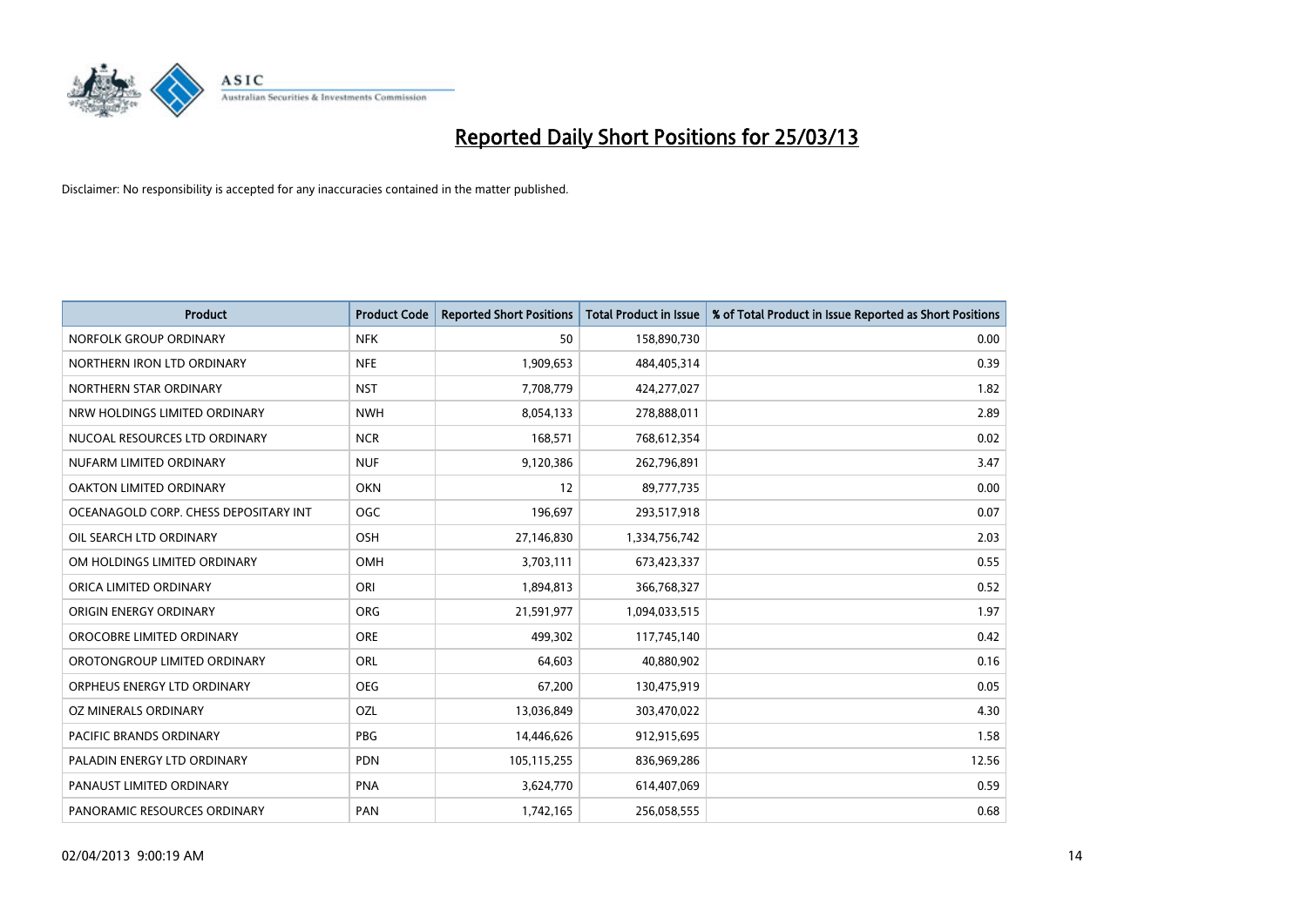

| <b>Product</b>                 | <b>Product Code</b> | <b>Reported Short Positions</b> | <b>Total Product in Issue</b> | % of Total Product in Issue Reported as Short Positions |
|--------------------------------|---------------------|---------------------------------|-------------------------------|---------------------------------------------------------|
| PAPERLINX LIMITED ORDINARY     | <b>PPX</b>          | 68,040                          | 609,280,761                   | 0.01                                                    |
| PAPILLON RES LTD ORDINARY      | <b>PIR</b>          | 2,201,003                       | 297,278,210                   | 0.74                                                    |
| PATTIES FOODS LTD ORDINARY     | PFL                 | 4,605                           | 139,065,639                   | 0.00                                                    |
| PEET LIMITED ORDINARY          | <b>PPC</b>          | 3,291,987                       | 321,013,141                   | 1.03                                                    |
| PERILYA LIMITED ORDINARY       | PEM                 | 409                             | 769,316,426                   | 0.00                                                    |
| PERPETUAL LIMITED ORDINARY     | PPT                 | 2,099,007                       | 41,980,678                    | 5.00                                                    |
| PERSEUS MINING LTD ORDINARY    | <b>PRU</b>          | 28,471,120                      | 457,962,088                   | 6.22                                                    |
| PHARMAXIS LTD ORDINARY         | <b>PXS</b>          | 13,176,343                      | 308,543,389                   | 4.27                                                    |
| PLATINUM ASSET ORDINARY        | <b>PTM</b>          | 8,732,442                       | 561,347,878                   | 1.56                                                    |
| PLATINUM AUSTRALIA ORDINARY    | <b>PLA</b>          | 836,127                         | 504,968,043                   | 0.17                                                    |
| PMI GOLD CORP CDI 1:1          | <b>PVM</b>          | 163,008                         | 138,592,220                   | 0.12                                                    |
| PMP LIMITED ORDINARY           | <b>PMP</b>          | 178,840                         | 323,781,124                   | 0.06                                                    |
| PRANA BIOTECHNOLOGY ORDINARY   | <b>PBT</b>          | 145,000                         | 344,143,038                   | 0.04                                                    |
| PREMIER INVESTMENTS ORDINARY   | <b>PMV</b>          | 288,000                         | 155,260,478                   | 0.19                                                    |
| PRIMA BIOMED LTD ORDINARY      | <b>PRR</b>          | 424,493                         | 1,066,063,388                 | 0.04                                                    |
| PRIMARY HEALTH CARE ORDINARY   | <b>PRY</b>          | 14,464,784                      | 502,983,554                   | 2.88                                                    |
| PROGRAMMED ORDINARY            | <b>PRG</b>          | 246,032                         | 118,179,696                   | 0.21                                                    |
| PURA VIDA ENERGY NL ORDINARY   | <b>PVD</b>          | 157,040                         | 59,983,514                    | 0.26                                                    |
| <b>QANTAS AIRWAYS ORDINARY</b> | QAN                 | 22,410,367                      | 2,248,150,128                 | 1.00                                                    |
| OBE INSURANCE GROUP ORDINARY   | OBE                 | 48,319,682                      | 1,196,747,582                 | 4.04                                                    |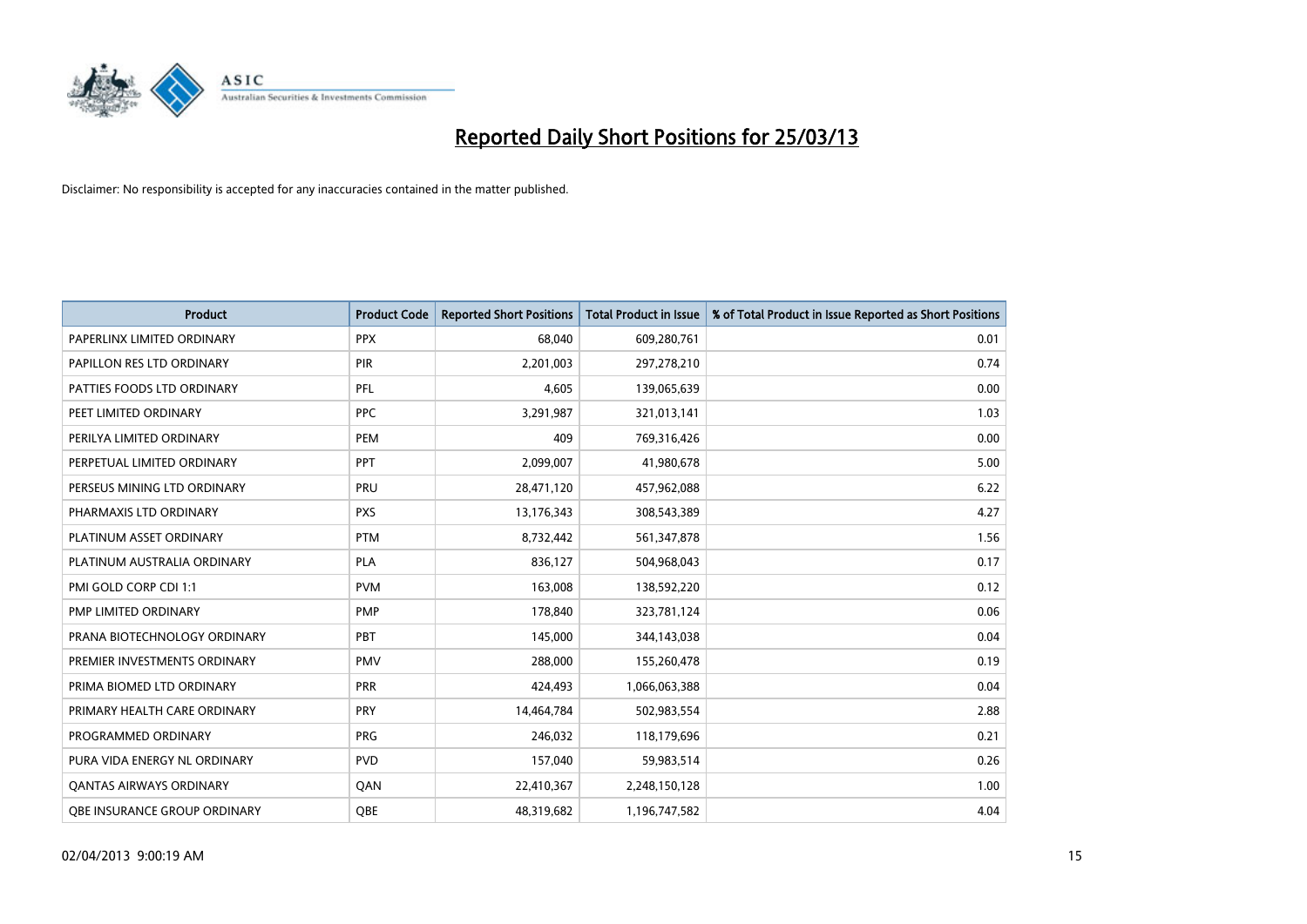

| <b>Product</b>                      | <b>Product Code</b> | <b>Reported Short Positions</b> | <b>Total Product in Issue</b> | % of Total Product in Issue Reported as Short Positions |
|-------------------------------------|---------------------|---------------------------------|-------------------------------|---------------------------------------------------------|
| ORXPHARMA LTD ORDINARY              | <b>QRX</b>          | 130,696                         | 144,644,706                   | 0.09                                                    |
| <b>QUBE HOLDINGS LTD ORDINARY</b>   | QUB                 | 13,010,491                      | 926,489,845                   | 1.40                                                    |
| RAMELIUS RESOURCES ORDINARY         | <b>RMS</b>          | 6,043,020                       | 337,296,949                   | 1.79                                                    |
| RAMSAY HEALTH CARE ORDINARY         | <b>RHC</b>          | 2,127,029                       | 202,081,252                   | 1.05                                                    |
| <b>RCR TOMLINSON ORDINARY</b>       | <b>RCR</b>          | 63,392                          | 132,431,265                   | 0.05                                                    |
| <b>REA GROUP ORDINARY</b>           | <b>REA</b>          | 162,998                         | 131,714,699                   | 0.12                                                    |
| <b>RECKON LIMITED ORDINARY</b>      | <b>RKN</b>          | 452,270                         | 129,488,015                   | 0.35                                                    |
| RED 5 LIMITED ORDINARY              | <b>RED</b>          | 689,483                         | 135,488,008                   | 0.51                                                    |
| <b>RED FORK ENERGY ORDINARY</b>     | <b>RFE</b>          | 4,662,120                       | 384,951,719                   | 1.21                                                    |
| REDBANK ENERGY LTD ORDINARY         | AEJ                 | 13                              | 786,287                       | 0.00                                                    |
| REDFLEX HOLDINGS ORDINARY           | <b>RDF</b>          | 1                               | 110,762,310                   | 0.00                                                    |
| REECE AUSTRALIA LTD. ORDINARY       | <b>REH</b>          | 579                             | 99,600,000                    | 0.00                                                    |
| REED RESOURCES LTD ORDINARY         | <b>RDR</b>          | 314,416                         | 519,876,564                   | 0.06                                                    |
| <b>REGIS RESOURCES ORDINARY</b>     | <b>RRL</b>          | 7,579,449                       | 474,075,396                   | 1.60                                                    |
| RESMED INC CDI 10:1                 | <b>RMD</b>          | 13,810,202                      | 1,556,242,300                 | 0.89                                                    |
| <b>RESOLUTE MINING ORDINARY</b>     | <b>RSG</b>          | 1,935,519                       | 643,094,224                   | 0.30                                                    |
| <b>RESOURCE GENERATION ORDINARY</b> | <b>RES</b>          | 73                              | 263,345,652                   | 0.00                                                    |
| <b>RETAIL FOOD GROUP ORDINARY</b>   | <b>RFG</b>          | 236,813                         | 130,227,856                   | 0.18                                                    |
| REVERSE CORP LIMITED ORDINARY       | <b>REF</b>          | 100                             | 92,382,175                    | 0.00                                                    |
| REX MINERALS LIMITED ORDINARY       | <b>RXM</b>          | 2,758,420                       | 188,907,284                   | 1.46                                                    |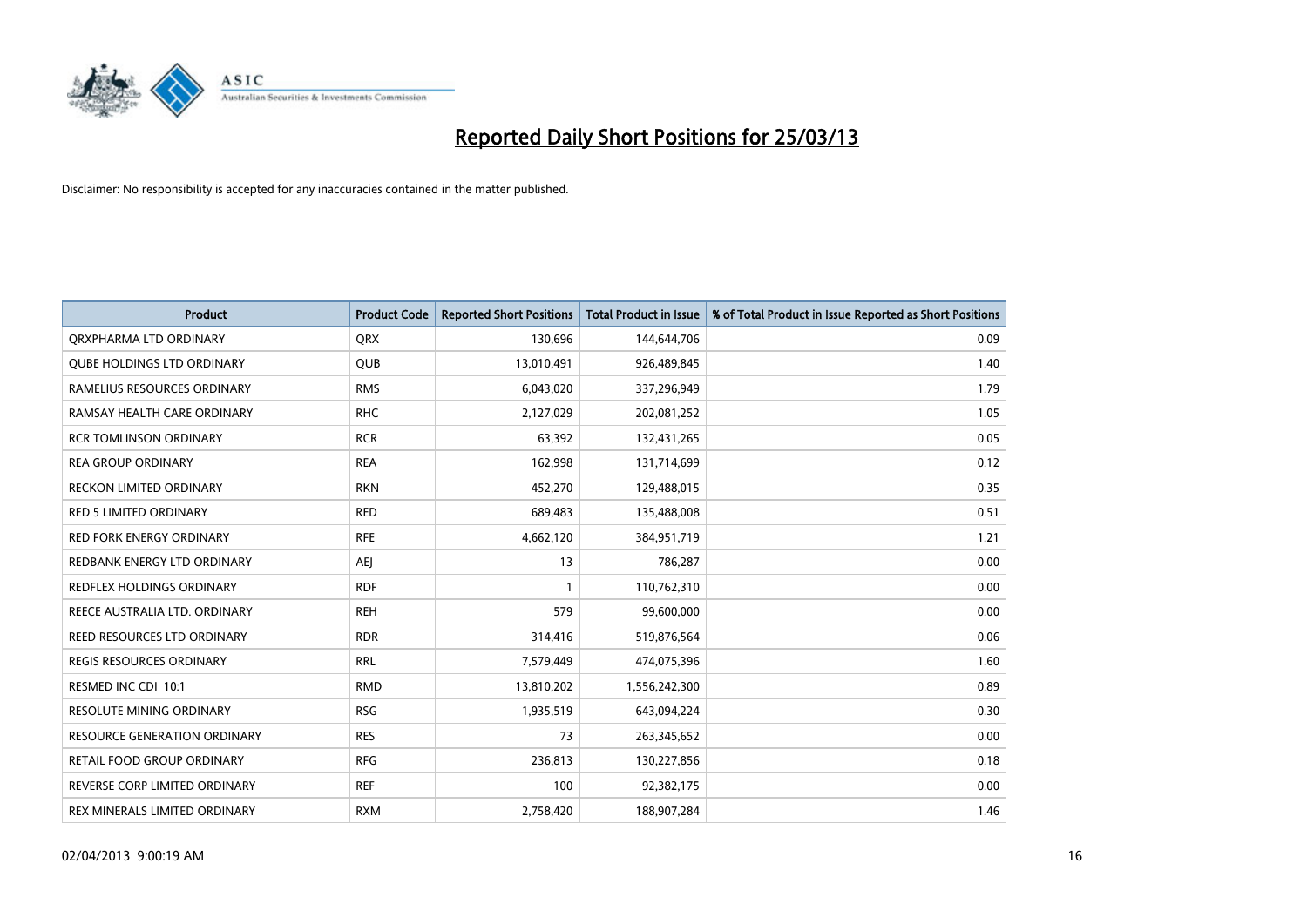

| <b>Product</b>                        | <b>Product Code</b> | <b>Reported Short Positions</b> | <b>Total Product in Issue</b> | % of Total Product in Issue Reported as Short Positions |
|---------------------------------------|---------------------|---------------------------------|-------------------------------|---------------------------------------------------------|
| <b>RHG LIMITED ORDINARY</b>           | <b>RHG</b>          | 30,691                          | 308,483,177                   | 0.01                                                    |
| <b>RIALTO ENERGY ORDINARY</b>         | <b>RIA</b>          | 302,533                         | 672,259,992                   | 0.05                                                    |
| <b>RIDLEY CORPORATION ORDINARY</b>    | <b>RIC</b>          | 955,277                         | 307,817,071                   | 0.31                                                    |
| RIO TINTO LIMITED ORDINARY            | <b>RIO</b>          | 9,752,420                       | 435,758,720                   | 2.24                                                    |
| ROC OIL COMPANY ORDINARY              | <b>ROC</b>          | 2,076,096                       | 683,235,552                   | 0.30                                                    |
| ROYAL WOLF HOLDINGS ORDINARY          | <b>RWH</b>          | 5,000                           | 100,387,052                   | 0.00                                                    |
| <b>RURALCO HOLDINGS ORDINARY</b>      | RHL                 | 12,000                          | 55,019,284                    | 0.02                                                    |
| SAI GLOBAL LIMITED ORDINARY           | SAI                 | 7,706,246                       | 207,032,114                   | 3.72                                                    |
| SALMAT LIMITED ORDINARY               | <b>SLM</b>          | 5,955                           | 159,812,799                   | 0.00                                                    |
| SAMSON OIL & GAS LTD ORDINARY         | <b>SSN</b>          | 6,459,000                       | 1,985,896,471                 | 0.33                                                    |
| SANDFIRE RESOURCES ORDINARY           | <b>SFR</b>          | 2,939,361                       | 153,650,968                   | 1.91                                                    |
| <b>SANTOS LTD ORDINARY</b>            | <b>STO</b>          | 2,916,657                       | 958,984,402                   | 0.30                                                    |
| SARACEN MINERAL ORDINARY              | <b>SAR</b>          | 10,090,950                      | 595,263,186                   | 1.70                                                    |
| SCA PROPERTY GROUP STAPLED SECURITIES | <b>SCP</b>          | 30,030,140                      | 585,455,114                   | 5.13                                                    |
| SEDGMAN LIMITED ORDINARY              | <b>SDM</b>          | 364,622                         | 217,623,797                   | 0.17                                                    |
| SEEK LIMITED ORDINARY                 | <b>SEK</b>          | 14,203,651                      | 337,833,019                   | 4.20                                                    |
| SELECT HARVESTS ORDINARY              | SHV                 | 23,363                          | 57,151,112                    | 0.04                                                    |
| SENEX ENERGY LIMITED ORDINARY         | SXY                 | 6,861,460                       | 1,140,804,837                 | 0.60                                                    |
| SERVICE STREAM ORDINARY               | <b>SSM</b>          | 100                             | 283,418,867                   | 0.00                                                    |
| SEVEN GROUP HOLDINGS ORDINARY         | <b>SVW</b>          | 1,443,465                       | 308,160,281                   | 0.47                                                    |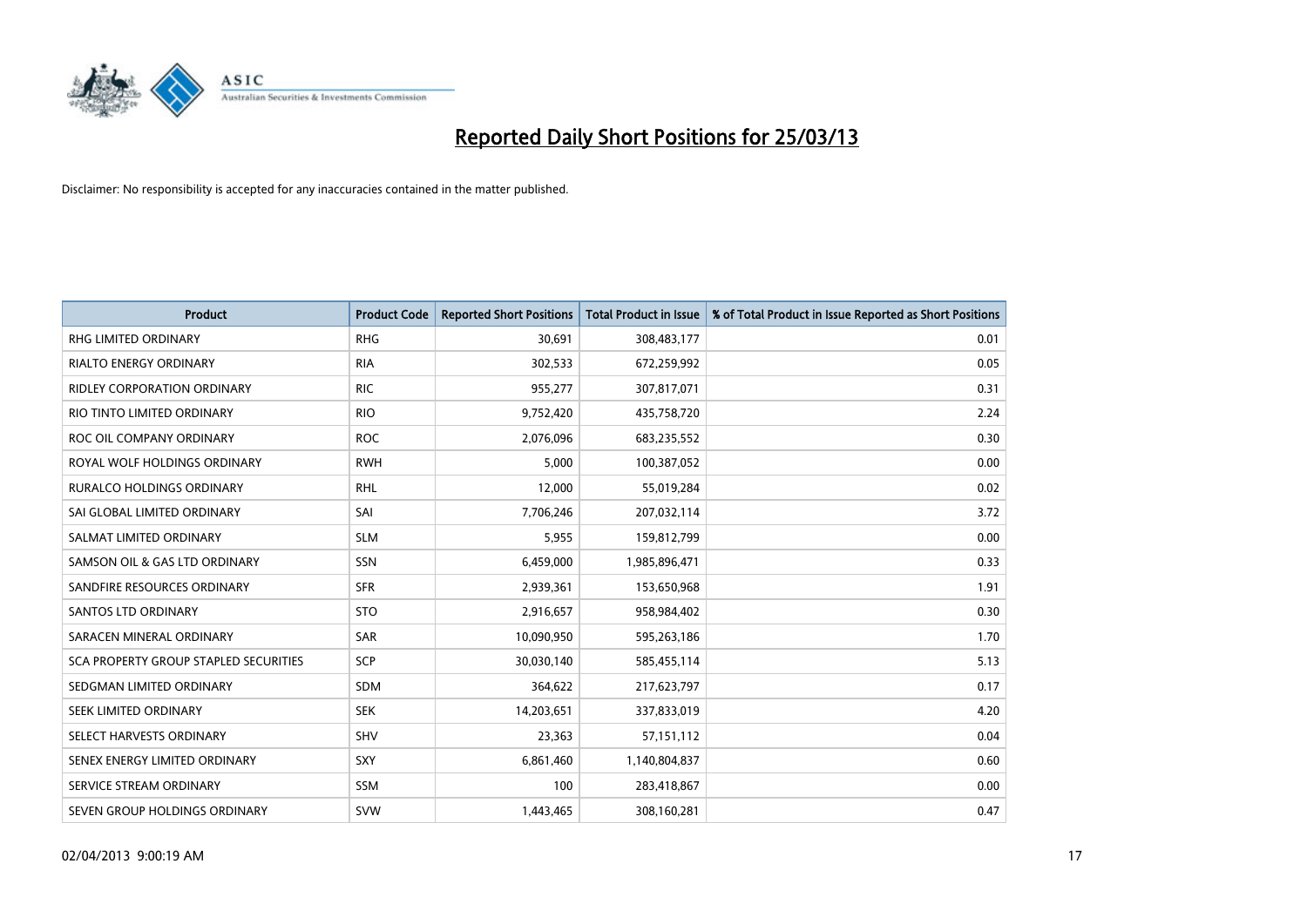

| <b>Product</b>                           | <b>Product Code</b> | <b>Reported Short Positions</b> | <b>Total Product in Issue</b> | % of Total Product in Issue Reported as Short Positions |
|------------------------------------------|---------------------|---------------------------------|-------------------------------|---------------------------------------------------------|
| SEVEN WEST MEDIA LTD ORDINARY            | <b>SWM</b>          | 17,681,480                      | 999,160,872                   | 1.77                                                    |
| SIGMA PHARMACEUTICAL ORDINARY            | <b>SIP</b>          | 6,063,783                       | 1,162,669,614                 | 0.52                                                    |
| SILEX SYSTEMS ORDINARY                   | <b>SLX</b>          | 1,555,527                       | 170,232,464                   | 0.91                                                    |
| SILVER CHEF LIMITED ORDINARY             | SIV                 | 5,420                           | 28,184,457                    | 0.02                                                    |
| SILVER LAKE RESOURCE ORDINARY            | <b>SLR</b>          | 3,186,416                       | 379,048,750                   | 0.84                                                    |
| SIMS METAL MGMT LTD ORDINARY             | SGM                 | 13,800,280                      | 204,309,387                   | 6.75                                                    |
| SINGAPORE TELECOMM. CHESS DEPOSITARY INT | <b>SGT</b>          | 1,385,464                       | 194,899,894                   | 0.71                                                    |
| SIRIUS RESOURCES NL ORDINARY             | <b>SIR</b>          | 163,673                         | 224,620,167                   | 0.07                                                    |
| SIRTEX MEDICAL ORDINARY                  | <b>SRX</b>          | 425,921                         | 55,768,136                    | 0.76                                                    |
| SKILLED GROUP LTD ORDINARY               | <b>SKE</b>          | 3,810,288                       | 233,533,526                   | 1.63                                                    |
| SKYCITY ENT GRP LTD ORDINARY             | <b>SKC</b>          | 52,258                          | 576,958,340                   | 0.01                                                    |
| <b>SLATER &amp; GORDON ORDINARY</b>      | SGH                 | 23,467                          | 170,537,215                   | 0.01                                                    |
| SMS MANAGEMENT. ORDINARY                 | <b>SMX</b>          | 3,039,810                       | 69,378,477                    | 4.38                                                    |
| SONIC HEALTHCARE ORDINARY                | <b>SHL</b>          | 9,580,865                       | 396,154,681                   | 2.42                                                    |
| SOUL PATTINSON (W.H) ORDINARY            | SOL                 | 2,254                           | 239,395,320                   | 0.00                                                    |
| SP AUSNET STAPLED SECURITIES             | SPN                 | 25,656,006                      | 3,367,543,113                 | 0.76                                                    |
| SPARK INFRASTRUCTURE STAPLED NOTE & UNIT | SKI                 | 38,806,564                      | 1,326,734,264                 | 2.92                                                    |
| SPDR 200 FUND ETF UNITS                  | <b>STW</b>          | 20,983                          | 46,151,346                    | 0.05                                                    |
| ST BARBARA LIMITED ORDINARY              | <b>SBM</b>          | 5,201,394                       | 488,074,077                   | 1.07                                                    |
| STANMORE COAL LTD ORDINARY               | <b>SMR</b>          | 32,870                          | 208,419,252                   | 0.02                                                    |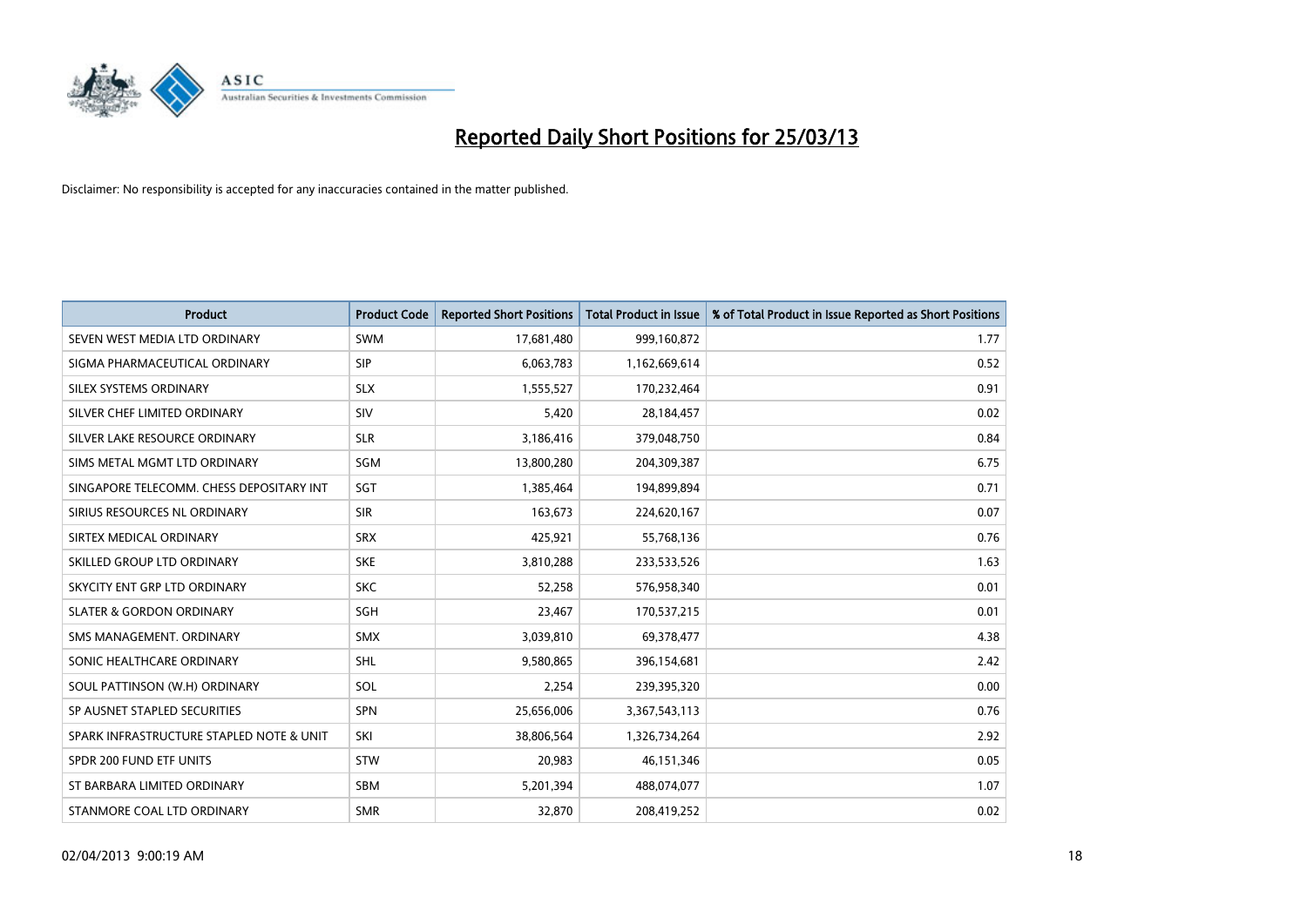

| <b>Product</b>                   | <b>Product Code</b> | <b>Reported Short Positions</b> | <b>Total Product in Issue</b> | % of Total Product in Issue Reported as Short Positions |
|----------------------------------|---------------------|---------------------------------|-------------------------------|---------------------------------------------------------|
| STARPHARMA HOLDINGS ORDINARY     | SPL                 | 7,933,116                       | 283,665,948                   | 2.80                                                    |
| STHN CROSS MEDIA ORDINARY        | <b>SXL</b>          | 10,417,177                      | 704,858,524                   | 1.48                                                    |
| STOCKLAND UNITS/ORD STAPLED      | SGP                 | 25,928,221                      | 2,202,657,963                 | 1.18                                                    |
| STRAITS RES LTD. ORDINARY        | <b>SRQ</b>          | 101,221                         | 1,164,150,159                 | 0.01                                                    |
| STW COMMUNICATIONS ORDINARY      | SGN                 | 604,461                         | 403,828,512                   | 0.15                                                    |
| SUNCORP GROUP LTD ORDINARY       | <b>SUN</b>          | 6,181,442                       | 1,286,600,980                 | 0.48                                                    |
| SUNDANCE ENERGY ORDINARY         | <b>SEA</b>          | 1,475,218                       | 401,434,819                   | 0.37                                                    |
| SUNDANCE RESOURCES ORDINARY      | SDL                 | 4,843,221                       | 3,072,110,985                 | 0.16                                                    |
| SUNLAND GROUP LTD ORDINARY       | <b>SDG</b>          | 18,391                          | 189,417,674                   | 0.01                                                    |
| SUPER RET REP LTD ORDINARY       | <b>SUL</b>          | 654,902                         | 196,472,811                   | 0.33                                                    |
| SYD AIRPORT STAPLED US PROHIBIT. | <b>SYD</b>          | 17,306,180                      | 1,861,210,782                 | 0.93                                                    |
| SYRAH RESOURCES ORDINARY         | <b>SYR</b>          | 423,947                         | 146,317,623                   | 0.29                                                    |
| TABCORP HOLDINGS LTD ORDINARY    | <b>TAH</b>          | 15,484,070                      | 734,015,737                   | 2.11                                                    |
| TALON PETROLEUM LTD ORDINARY     | <b>TPD</b>          | 38,218                          | 98,135,433                    | 0.04                                                    |
| TANAMI GOLD NL ORDINARY          | <b>TAM</b>          | 867,998                         | 587,548,523                   | 0.15                                                    |
| TAP OIL LIMITED ORDINARY         | <b>TAP</b>          | 469,300                         | 241,608,606                   | 0.19                                                    |
| TASSAL GROUP LIMITED ORDINARY    | <b>TGR</b>          | 62,475                          | 146,304,404                   | 0.04                                                    |
| <b>TATTS GROUP LTD ORDINARY</b>  | <b>TTS</b>          | 7,353,092                       | 1,388,328,378                 | 0.53                                                    |
| <b>TECHNOLOGY ONE ORDINARY</b>   | <b>TNE</b>          | 47,128                          | 306,620,955                   | 0.02                                                    |
| TELECOM CORPORATION ORDINARY     | <b>TEL</b>          | 7,259,093                       | 1,813,696,172                 | 0.40                                                    |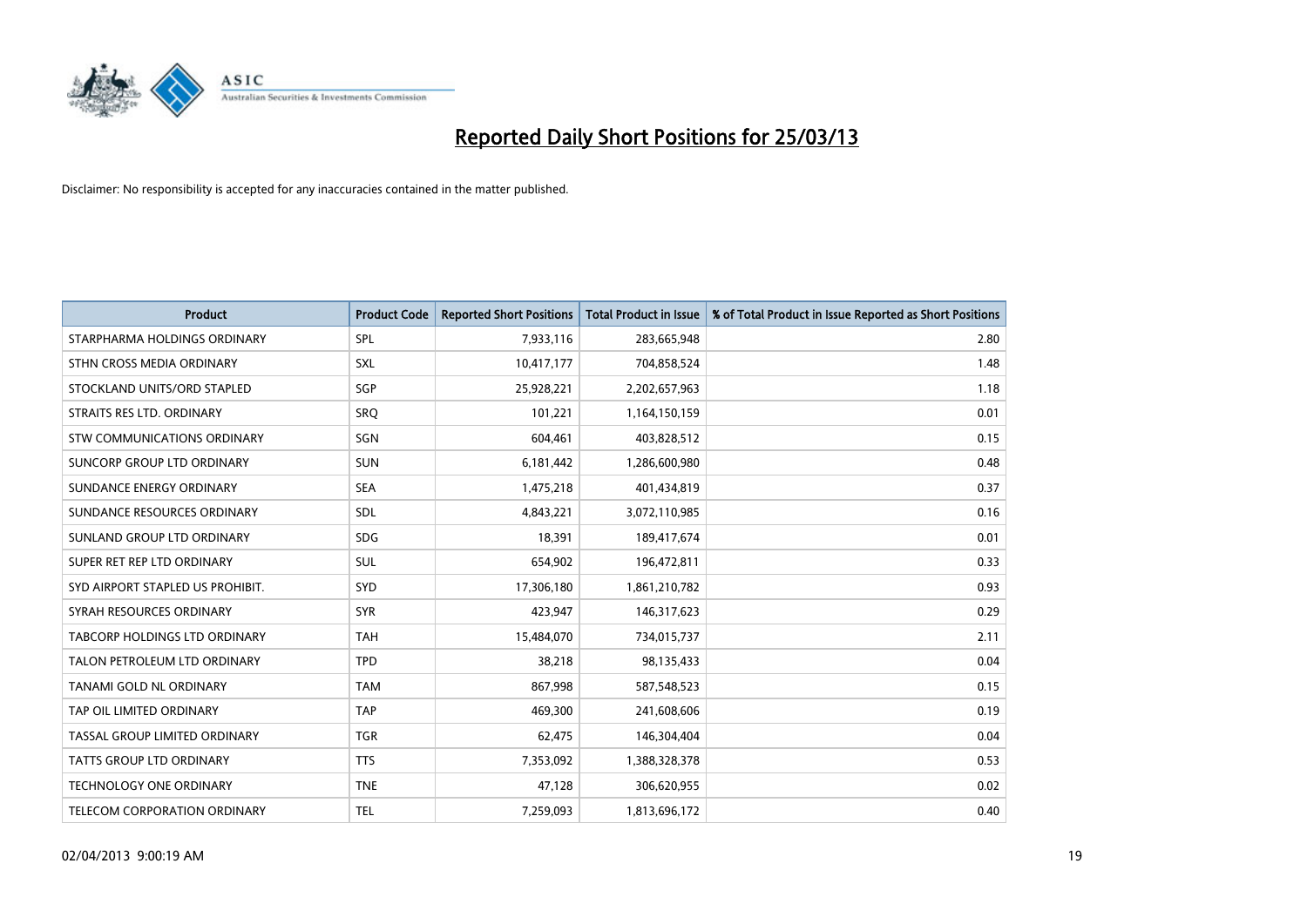

| <b>Product</b>                       | <b>Product Code</b> | <b>Reported Short Positions</b> | <b>Total Product in Issue</b> | % of Total Product in Issue Reported as Short Positions |
|--------------------------------------|---------------------|---------------------------------|-------------------------------|---------------------------------------------------------|
| TELSTRA CORPORATION, ORDINARY        | <b>TLS</b>          | 24,098,263                      | 12,443,074,357                | 0.19                                                    |
| TEN NETWORK HOLDINGS ORDINARY        | <b>TEN</b>          | 90,942,859                      | 2,586,970,845                 | 3.52                                                    |
| TERANGA GOLD CORP CDI 1:1            | <b>TGZ</b>          | 20,452                          | 173,176,323                   | 0.01                                                    |
| THE REJECT SHOP ORDINARY             | <b>TRS</b>          | 2,256,918                       | 26,092,220                    | 8.65                                                    |
| THORN GROUP LIMITED ORDINARY         | <b>TGA</b>          | 4,618                           | 147,584,880                   | 0.00                                                    |
| <b>TIGER RESOURCES ORDINARY</b>      | <b>TGS</b>          | 1,887,623                       | 673,470,269                   | 0.28                                                    |
| TOLL HOLDINGS LTD ORDINARY           | <b>TOL</b>          | 31,705,661                      | 717,133,875                   | 4.42                                                    |
| TOX FREE SOLUTIONS ORDINARY          | <b>TOX</b>          | 1,110,204                       | 115,999,858                   | 0.96                                                    |
| TPG TELECOM LIMITED ORDINARY         | <b>TPM</b>          | 1,014,394                       | 793,808,141                   | 0.13                                                    |
| <b>TRADE ME GROUP ORDINARY</b>       | <b>TME</b>          | 800,686                         | 396,017,568                   | 0.20                                                    |
| TRANSFIELD SERVICES ORDINARY         | <b>TSE</b>          | 16,369,301                      | 512,457,716                   | 3.19                                                    |
| TRANSPACIFIC INDUST, ORDINARY        | <b>TPI</b>          | 5,069,813                       | 1,578,563,490                 | 0.32                                                    |
| TRANSURBAN GROUP TRIPLE STAPLED SEC. | <b>TCL</b>          | 6,755,942                       | 1,481,594,818                 | 0.46                                                    |
| TREASURY WINE ESTATE ORDINARY        | <b>TWE</b>          | 21,005,876                      | 647,227,144                   | 3.25                                                    |
| TROY RESOURCES LTD ORDINARY          | <b>TRY</b>          | 45,234                          | 91,318,649                    | 0.05                                                    |
| UGL LIMITED ORDINARY                 | UGL                 | 10,039,574                      | 166,511,240                   | 6.03                                                    |
| UXC LIMITED ORDINARY                 | <b>UXC</b>          | 675,352                         | 308,214,493                   | 0.22                                                    |
| <b>VENTURE MINERALS ORDINARY</b>     | <b>VMS</b>          | 227,760                         | 287,320,170                   | 0.08                                                    |
| <b>VIRGIN AUS HLDG LTD ORDINARY</b>  | <b>VAH</b>          | 80,738,050                      | 2,455,775,111                 | 3.29                                                    |
| VNGD AUS SHARES ETF UNITS            | <b>VAS</b>          | 773                             | 5,807,438                     | 0.01                                                    |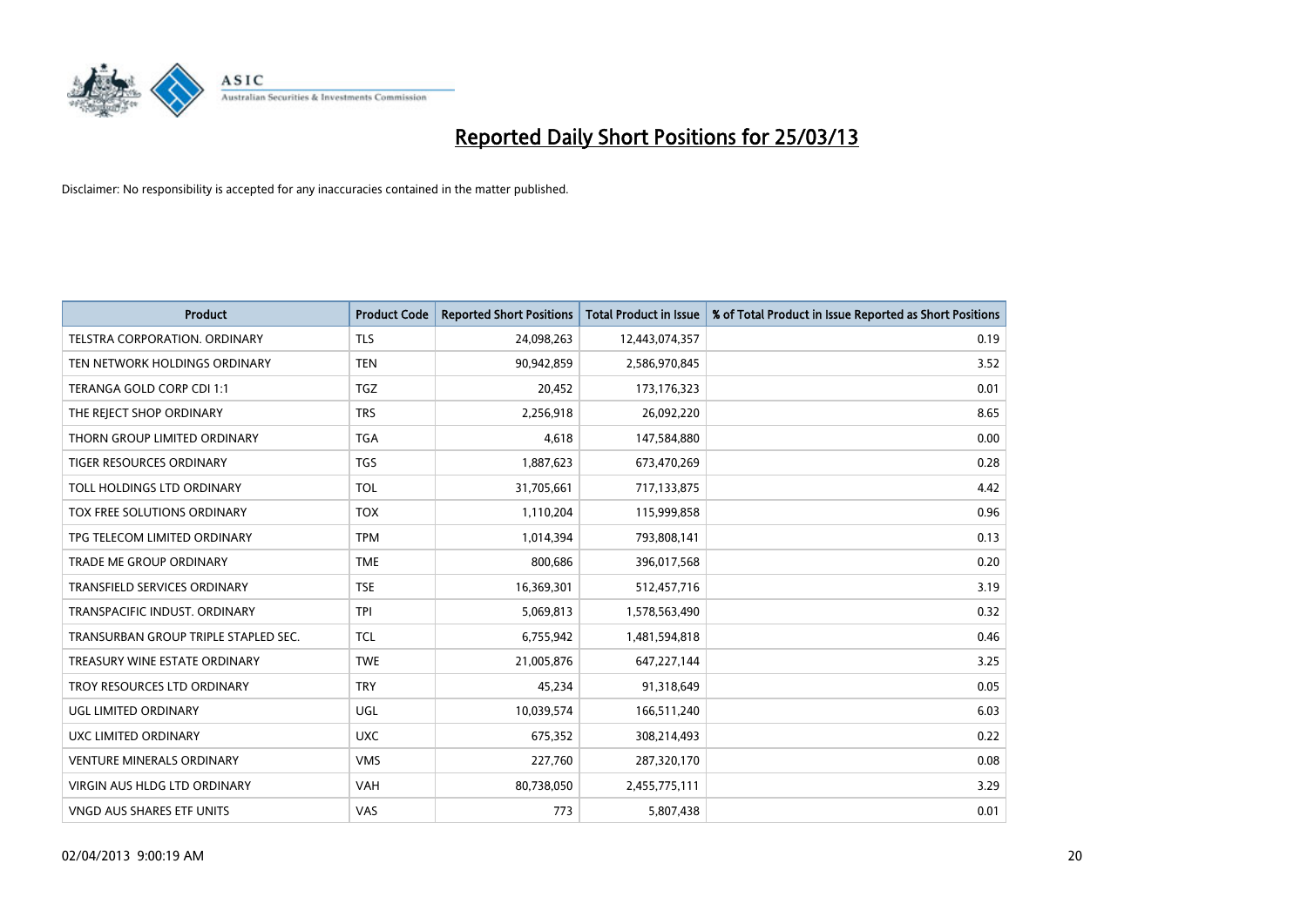

| <b>Product</b>                         | <b>Product Code</b> | <b>Reported Short Positions</b> | <b>Total Product in Issue</b> | % of Total Product in Issue Reported as Short Positions |
|----------------------------------------|---------------------|---------------------------------|-------------------------------|---------------------------------------------------------|
| <b>VOCUS COMMS LTD ORDINARY</b>        | <b>VOC</b>          | 112,671                         | 77,984,492                    | 0.14                                                    |
| <b>WATPAC LIMITED ORDINARY</b>         | <b>WTP</b>          | 72,682                          | 184,332,526                   | 0.04                                                    |
| WCP RESOURCES LTD ORDINARY             | <b>WCP</b>          | 165,418                         | 397,808,129                   | 0.04                                                    |
| WDS LIMITED ORDINARY                   | <b>WDS</b>          | 7                               | 144,740,614                   | 0.00                                                    |
| WEBJET LIMITED ORDINARY                | <b>WEB</b>          | 193,245                         | 79,397,959                    | 0.24                                                    |
| <b>WESFARMERS LIMITED ORDINARY</b>     | <b>WES</b>          | 26,903,406                      | 1,006,657,195                 | 2.67                                                    |
| WESFARMERS LIMITED PARTIALLY PROTECTED | <b>WESN</b>         | 75,147                          | 150,536,403                   | 0.05                                                    |
| WESTERN AREAS LTD ORDINARY             | <b>WSA</b>          | 14,677,589                      | 196,843,803                   | 7.46                                                    |
| WESTERN DESERT RES. ORDINARY           | <b>WDR</b>          | 1,199,438                       | 360,853,631                   | 0.33                                                    |
| WESTFIELD GROUP ORD/UNIT STAPLED SEC   | <b>WDC</b>          | 5,082,378                       | 2,228,027,781                 | 0.23                                                    |
| WESTFIELD RETAIL TST UNIT STAPLED      | <b>WRT</b>          | 6,633,331                       | 3,054,166,195                 | 0.22                                                    |
| WESTPAC BANKING CORP ORDINARY          | <b>WBC</b>          | 19,796,933                      | 3,103,729,084                 | 0.64                                                    |
| WHITE ENERGY COMPANY ORDINARY          | <b>WEC</b>          | 232,930                         | 322,974,494                   | 0.07                                                    |
| WHITEHAVEN COAL ORDINARY               | <b>WHC</b>          | 61,612,626                      | 1,025,635,023                 | 6.01                                                    |
| WHK GROUP LIMITED ORDINARY             | <b>WHG</b>          | 37,667                          | 265,200,652                   | 0.01                                                    |
| WINDIMURRA VANADIUM ORDINARY           | <b>WVL</b>          | 20,461                          | 19,284,366                    | 0.11                                                    |
| WOODSIDE PETROLEUM ORDINARY            | <b>WPL</b>          | 2,176,331                       | 823,910,657                   | 0.26                                                    |
| WOOLWORTHS LIMITED ORDINARY            | <b>WOW</b>          | 5,781,643                       | 1,242,822,465                 | 0.47                                                    |
| <b>WORLEYPARSONS LTD ORDINARY</b>      | <b>WOR</b>          | 4,082,588                       | 243,091,873                   | 1.68                                                    |
| WOTIF.COM HOLDINGS ORDINARY            | <b>WTF</b>          | 14,782,519                      | 211,736,244                   | 6.98                                                    |